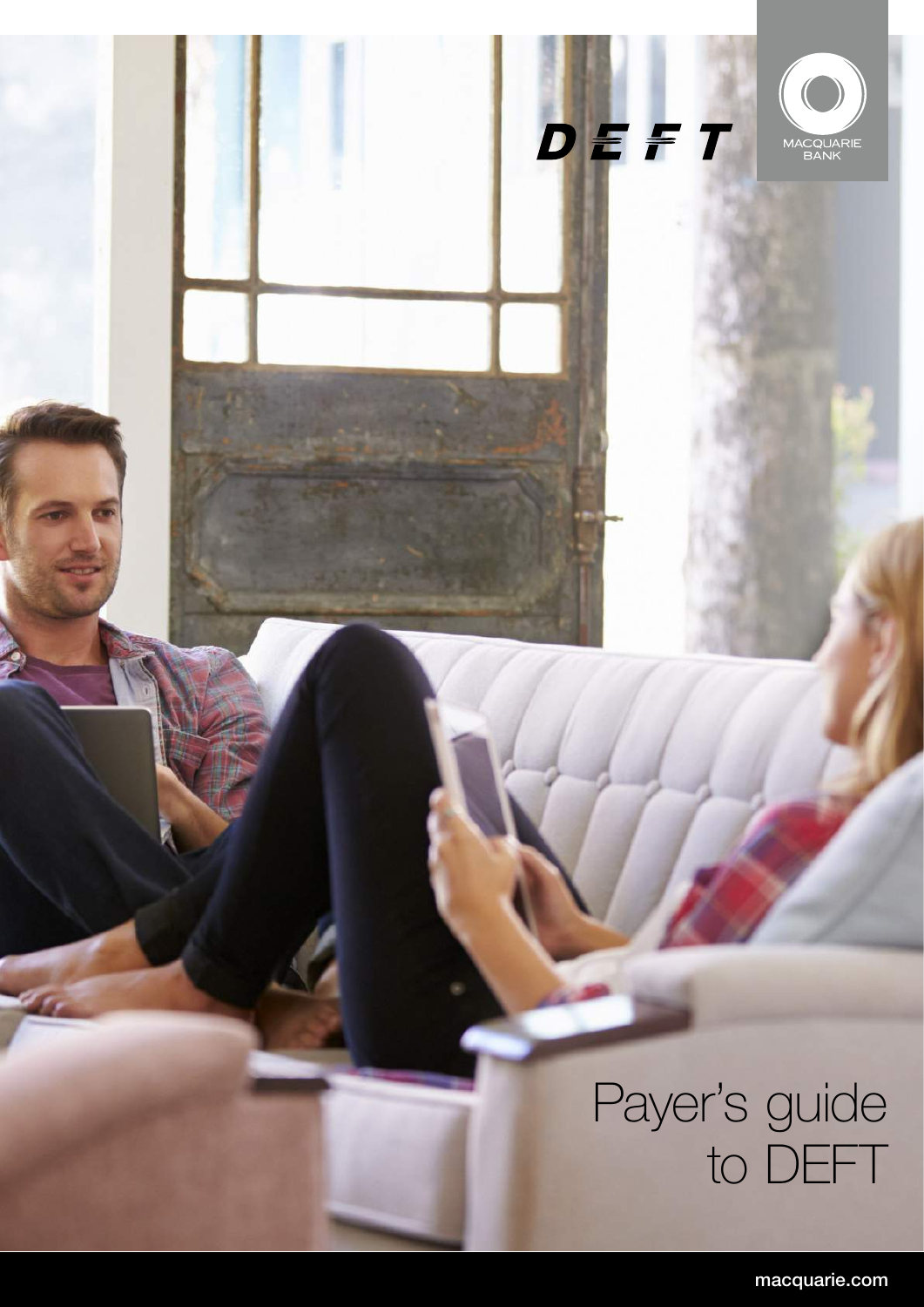# **Contents**

| What is DEFT?                                          | 1              |
|--------------------------------------------------------|----------------|
| Register for DEFT                                      | $\overline{2}$ |
| Already have a DEFT login? Log in to the new-look DEFT | 4              |
| Find your way around DEFT                              | 6              |
| Make a payment                                         | 11             |
| Delete a scheduled payment                             | 14             |
| Change a scheduled payment                             | 15             |
| Add a card or bank account to your wallet              | 16             |
| Change or delete your card or bank account details     | 18             |
| Add a DEFT reference number                            | 19             |
| Delete a DEFT reference number                         | 21             |
| Make a one-off payment – without registering           | 22             |
| Set your phone security code                           | 24             |
| Pay over the phone $-$ no phone security code          | 25             |
| Pay over the phone $-$ with phone security code        | 26             |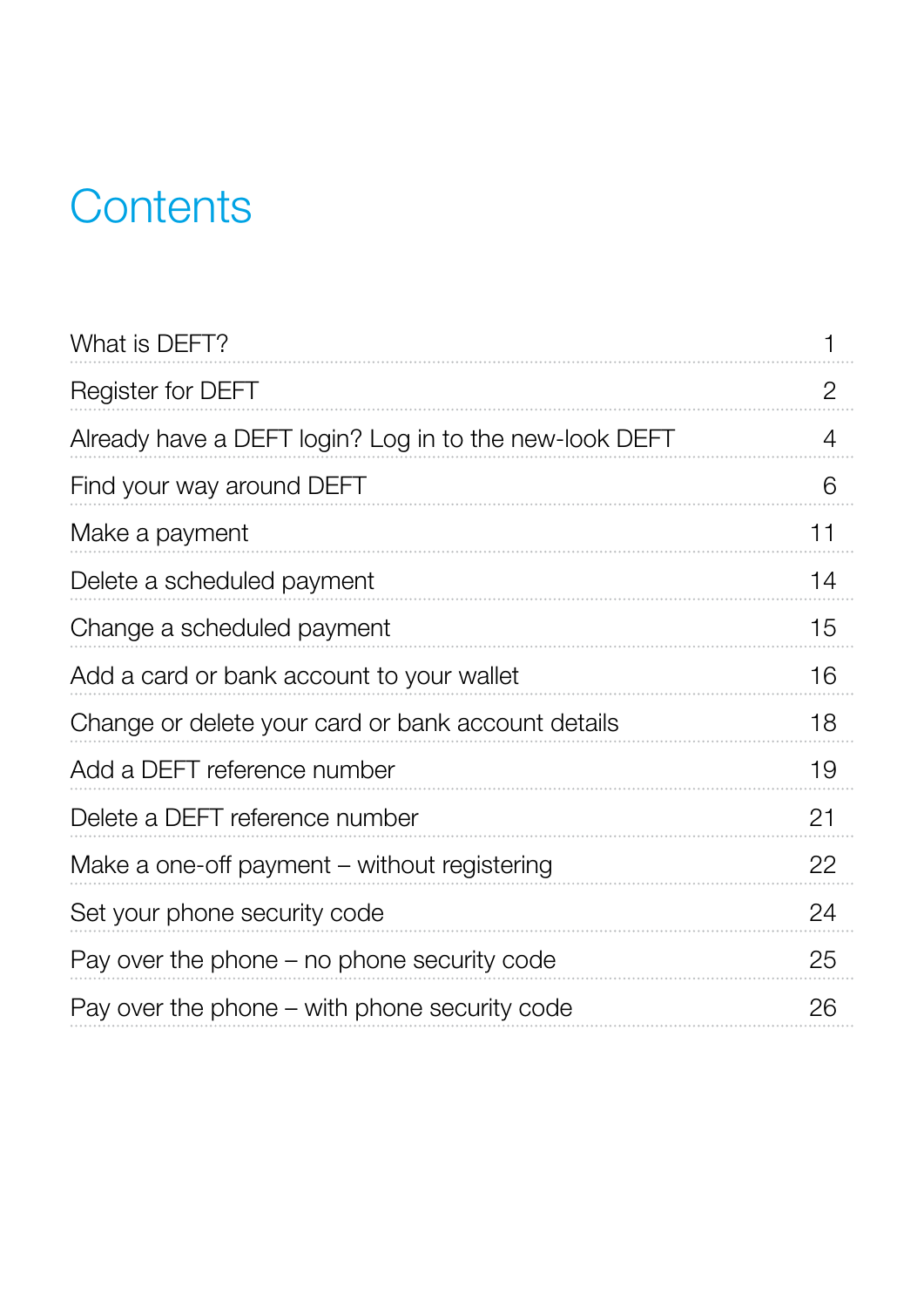# What is DEFT?

### A system allowing easy, secure payments to your biller using a DEFT reference number.

You can make one-off payments by card, online or over the phone, without registering.

Alternatively, you can register for DEFT, which allows payments by card or bank account, online or over the phone. You can also make online payments that are one-off, future-dated, or recurring.

Registering for DEFT provides additional benefits such as the ability to keep track of your payment history and easy management of multiple reference numbers. You will also receive email notifications when payments are made and when scheduled payments are unsuccessful.



For further information about DEFT please see the Frequently Asked Questions at deft.com.au/faq, or call us on 1800 672 162 (overseas +61 2 8245 4499) Monday to Friday, 8.30am - 5.00pm (Sydney time).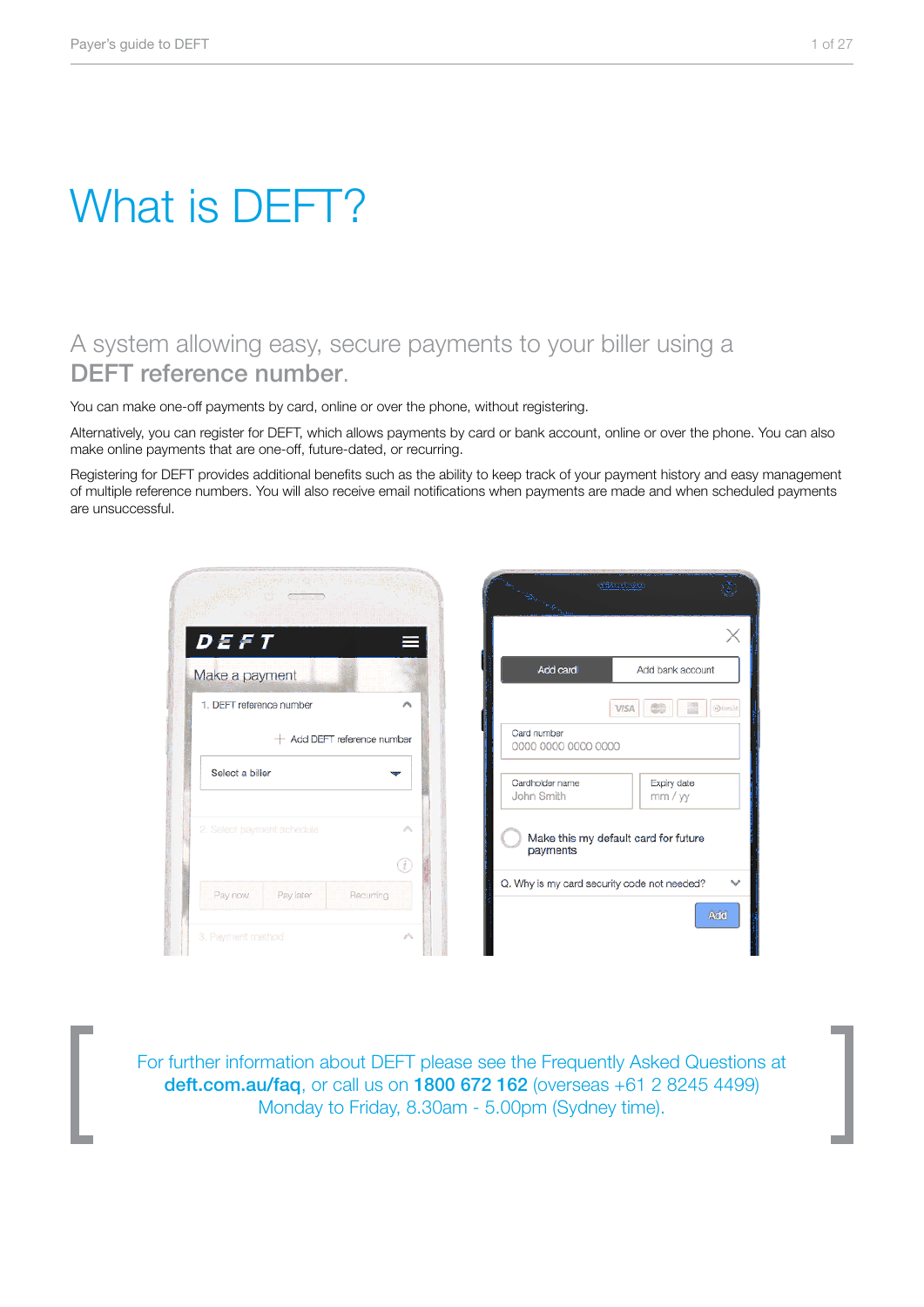**The State** 

# Register for DEFT

Registering for DEFT provides additional benefits such as the ability to keep track of your payment history and easy management of multiple reference numbers.



**TIP**: If you've logged in to DEFT before, you don't need to register again, simply log in to DEFT. See 'Already have a DEFT login?'



Go to deft.com.au and select Register now.

**Register now** 

You'll see the 'Register for DEFT' page. Enter your name, email address and contact details.

| DEFT |                                         |                                                                                                                                                                              |  |
|------|-----------------------------------------|------------------------------------------------------------------------------------------------------------------------------------------------------------------------------|--|
|      | Register for DEFT                       |                                                                                                                                                                              |  |
|      | First name<br>First name                | Last name<br>Last hame.                                                                                                                                                      |  |
|      | Email address<br>john smith@example.com |                                                                                                                                                                              |  |
|      | Australia                               |                                                                                                                                                                              |  |
|      | Mobile number<br>a.g. Otecnocco.        |                                                                                                                                                                              |  |
|      | Add landling                            |                                                                                                                                                                              |  |
|      | By selecting this, II                   | - confirm that I have read and accept the DEFT<br>Froduct Disclosure Statement, and<br>· understand that my details will be handled in<br>accordance with the Privacy Policy |  |
|      | tim not a robot                         | <b>ACATED 6</b><br><b>Distance Starter</b>                                                                                                                                   |  |
|      |                                         | Create account                                                                                                                                                               |  |

TIP: Your email address will be your username for logging in to DEFT.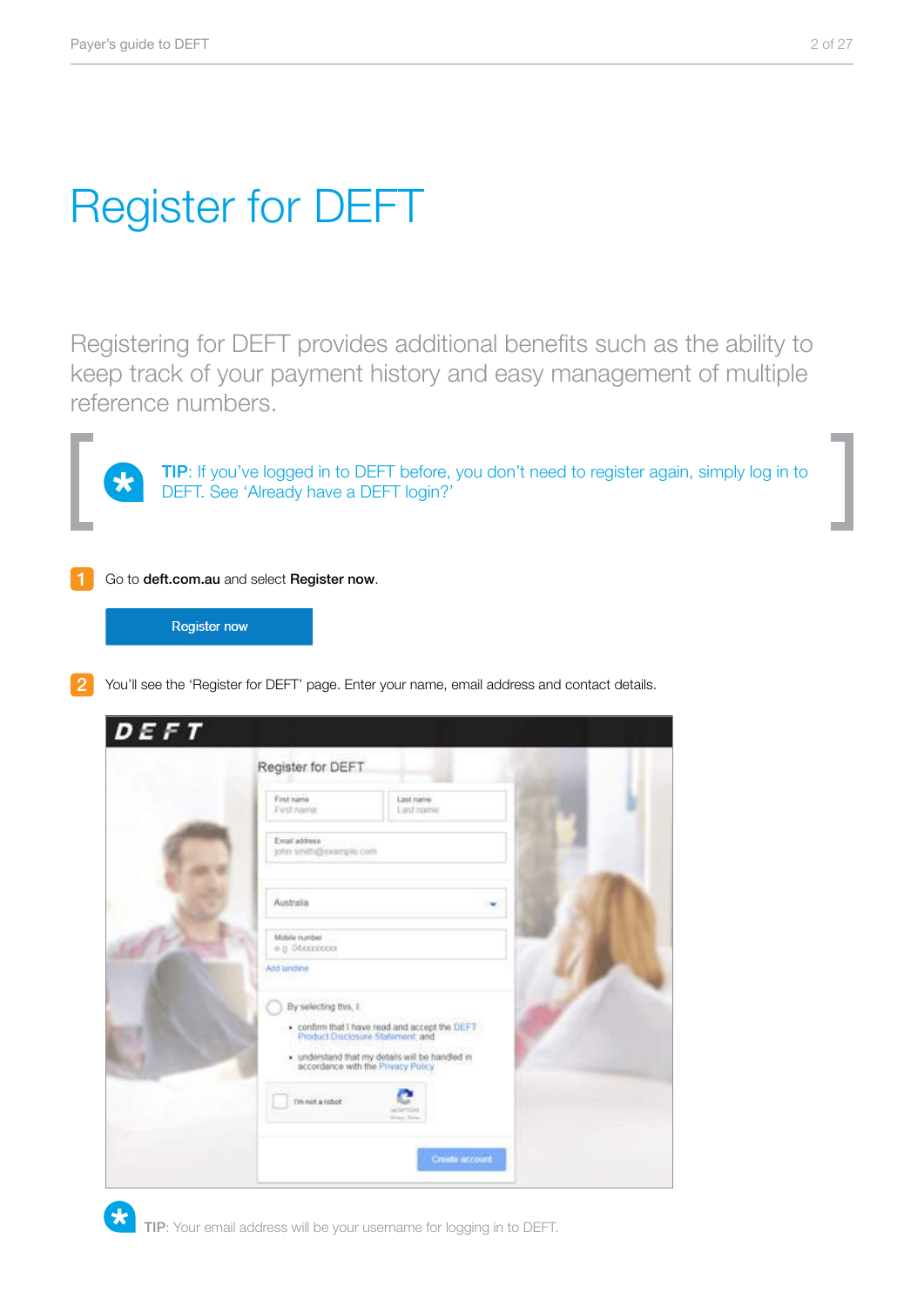3 Select I'm not a robot – and follow the prompts (this is a security feature).

#### 4 Select Create account.

 $\star$ 

 $\star$ 

- 5 You will see a login page, and your temporary password will be sent to the email address you provided. Open your email, find the temporary password and enter it in the temporary password field on the login page. Select Confirm.
- 6 Enter the temporary password again, and then create your own password. Select Confirm.

TIP: Your password must be between eight and 256 characters long. Try using a phrase that you'll remember. You need to include at least two alphabetic characters and at least one non-alphabetic character such as a space, number or symbol. You can't repeat the same character more than three times in a row.

You will see the 'Personal information' page. Enter your details, all details are mandatory and are used to help identify you when you call us. Select Start using DEFT.

You will see the DEFT homepage, and will receive a welcome email with your username for future reference.

TIP: See 'Make a payment' for help setting up your first payment, and 'Find your way around DEFT' for more about setting up your DEFT profile.

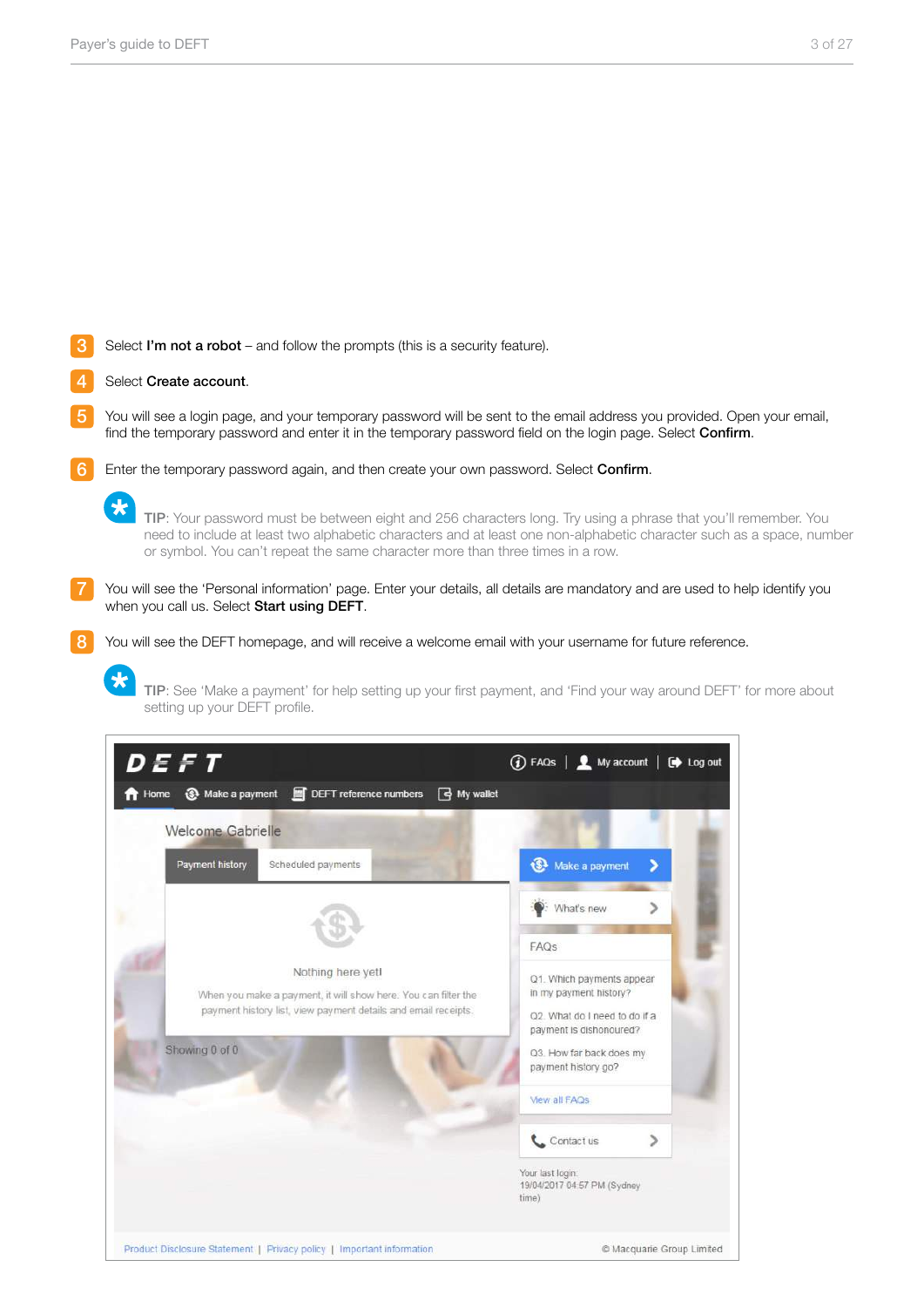# Already have a DEFT login? Log in to the new-look DEFT

If you've logged in to the old DEFT site before, you don't need to register again.

Go to deft.com.au and select Log in.



- 2
	- Enter the same email address username you used before, and select Log in.
- 3 A temporary password is sent to the email address that's also your username. Select Continue.



4 Open your email, find the temporary password and enter it in the temporary password field on the log in page, and select Log in.

TIP: Didn't receive your temporary password email? Allow a few more minutes, check your spam or junk mail folder, and then try again.

If you still haven't received the email, or if the email address you're using as your username is incorrect or has changed, please call us on 1800 672 162 (overseas +61 2 8245 4499) Monday to Friday, 8.30am - 5.00pm (Sydney time).



TIP: Your password must be between eight and 256 characters long. Try using a phrase that you'll remember. You need to include at least two alphabetic characters and at least one non-alphabetic character such as a space, number or symbol. You can't repeat the same character more than three times in a row.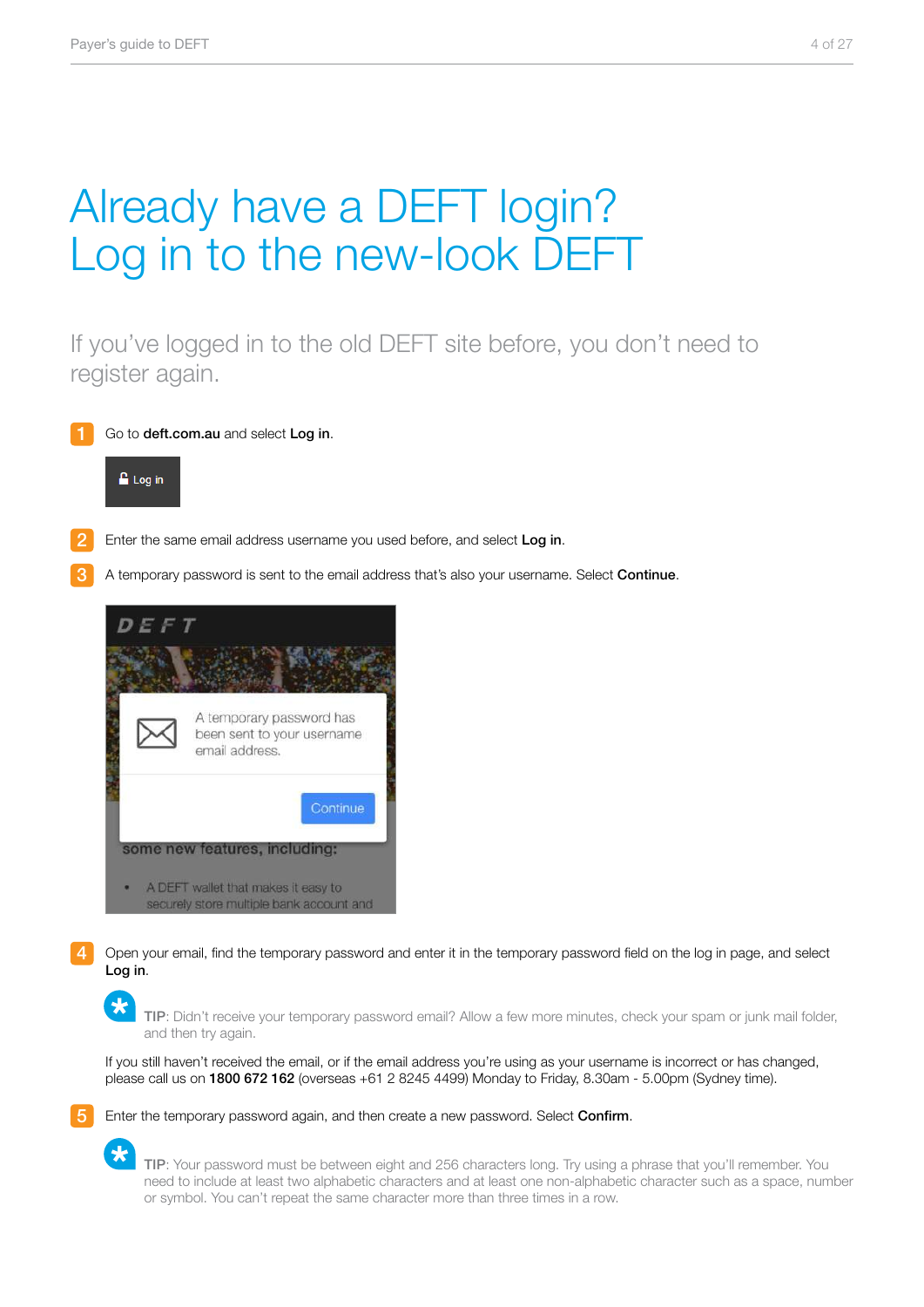6 You will see the 'Personal information' page with your information from the old DEFT site pre-filled. Please review your details and update any outdated information before you continue. Select Start using DEFT.



7 Success! You're now logged in to the new DEFT. A pop up page will show you the new features. Once you've finished looking at this you'll see the DEFT homepage, with your payment history if you have any.



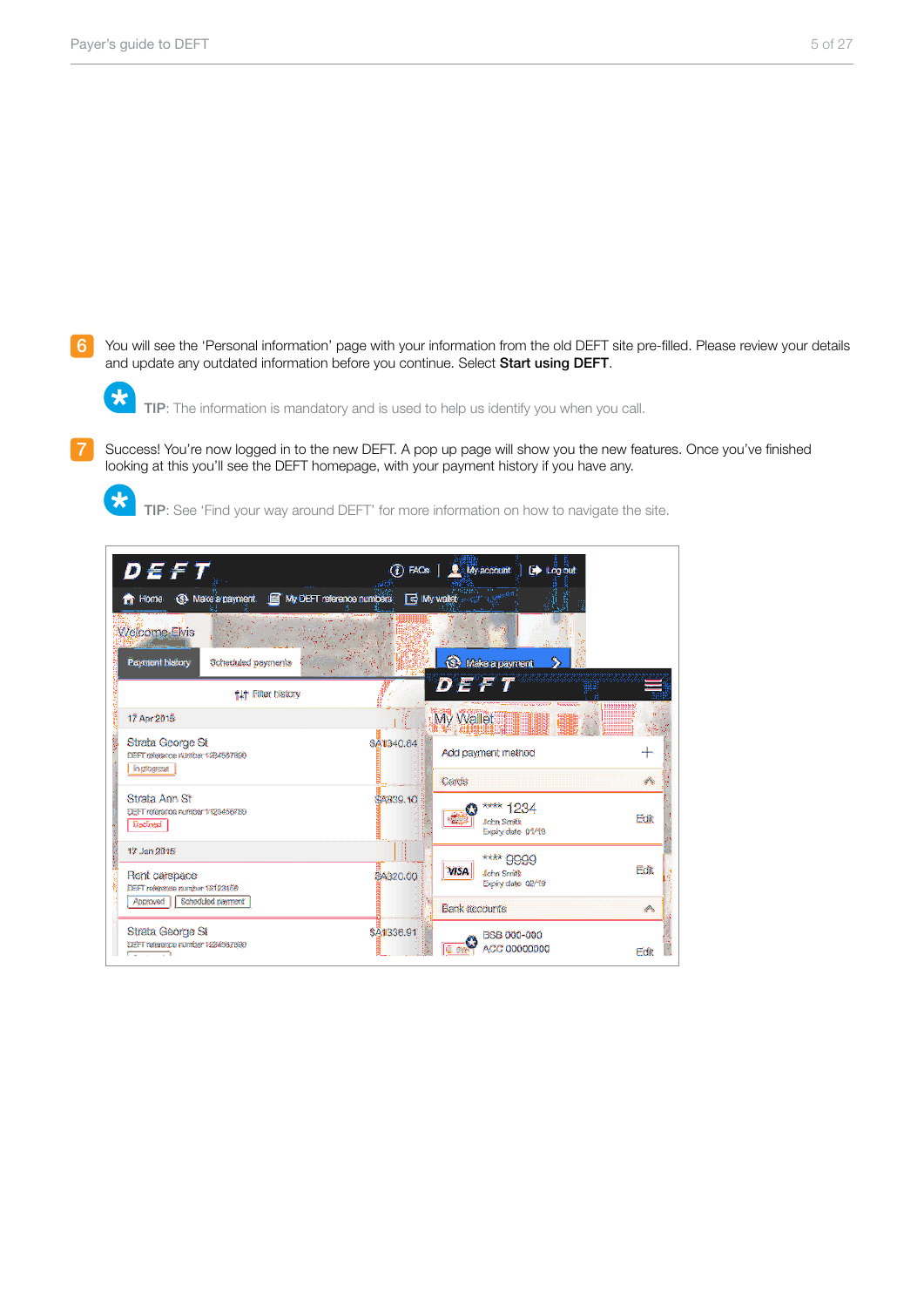# Find your way around DEFT

1 Go to deft.com.au and select Log in.



 $\star$ 

 $\overline{2}$ Enter your username email address and password, and select Log in.

 $\mathbf{R}$ The DEFT homepage shows you all the menu options as well as your payment history.

> TIP: You can get back to the homepage at any time by selecting Home from the menu on desktop or tablet. On mobile, select the DEFT logo in the top left corner to return to the homepage.

| DEFT<br>Nake a payment. I My DEFT reference numbers<br>Tibme.                   |                  | 4 FACe   My account<br><b>I</b> De Logout<br><b>Ed My wallet</b> and if |       |
|---------------------------------------------------------------------------------|------------------|-------------------------------------------------------------------------|-------|
| Welcome-Elvis<br>Payment history<br>Scheduled payments                          |                  | <sup><sup>2</sup> Make a payment</sup>                                  |       |
| film Filter bisions<br>17 Apr 2018                                              |                  | DEFT<br>My Wallet                                                       |       |
| Strata George St<br>DEFT reference Hamber 1284567890<br>in grogeras.            | <b>SA1340.84</b> | Add payment method                                                      |       |
| Strata Ann St<br>DEFT reference number 1123456730<br><b>Beckings</b>            | \$3839.10        | 宅合社会<br>**** 1234<br><b>John Smith</b><br>Expiry date 01/18             | Edit  |
| 12 Jan 2015<br>Rent carspace                                                    | \$4320.00        | **** 9999<br><b>MISA</b><br>John Smith<br>Expiry date 02/19             | Edit  |
| DEFT reference number 12123456<br><b>Boherhard</b> payment<br>Approved          |                  | <b>Bank abouting</b>                                                    |       |
| Strata George St<br>DEFT telepasco varmiser 1224567890<br><b>CALL AND THE R</b> | \$A1338.91       | BSB 000-000<br>ACC 00000000                                             | Felit |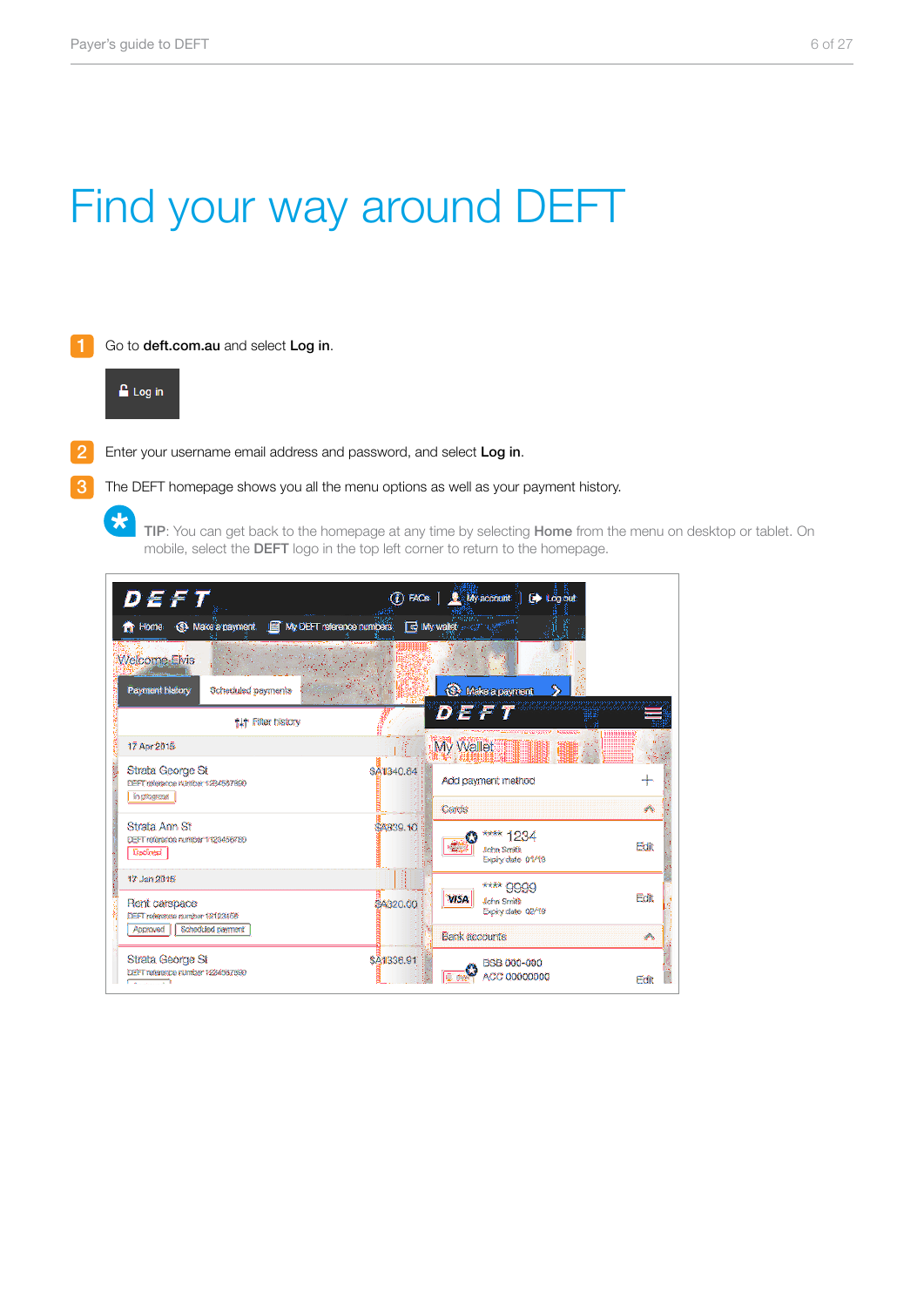### The menu

Desktop and tablet Along the top of the page is a black menu bar.

#### Mobile

On the homepage, near the top of the page are three menu buttons.

<del>n</del> Home

When you are on other pages in the site, in the top right corner there is a menu icon.

Select the icon to open up the menu, and then select an option.



### The menu options

- Make a payment this is where you go to make a one off payment, or to schedule a future dated or recurring payment. See the section 'Make a payment'.
- DEFT reference numbers this is a list of all the DEFT reference numbers you've paid when logged-in to your DEFT profile. From this page you can add, change or delete DEFT reference numbers. You can also set or change the phone security code for a DEFT reference number from this page. See the section 'Set your phone security code'.
- My wallet this is a list of all the cards and/or bank accounts you have saved when making payments while logged in to your DEFT profile. From this page you can add, change or delete cards and bank accounts. See the sections 'Add a card or bank account to your wallet' and 'Change or delete your card or bank account details'.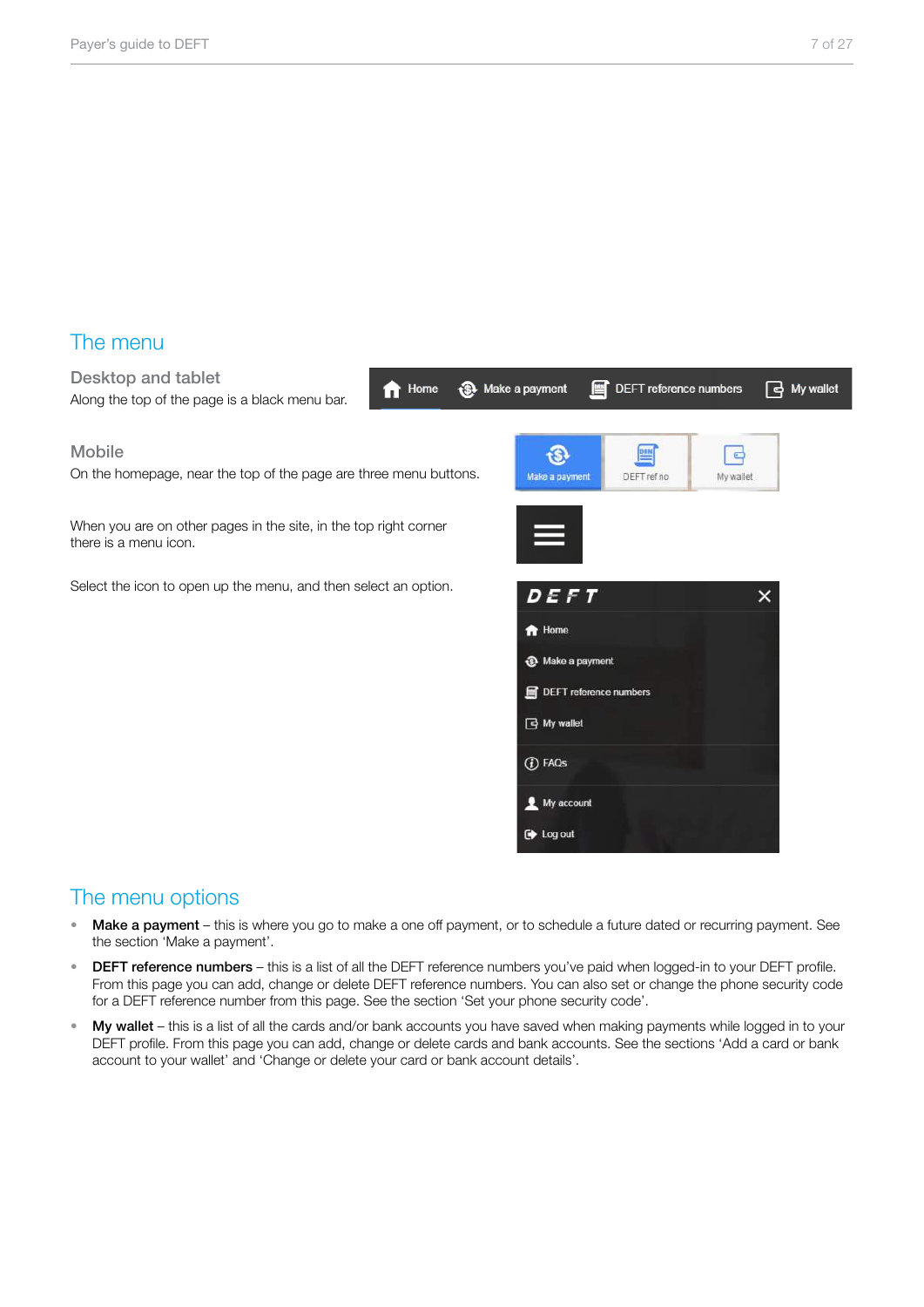### Find 'My account'

#### Desktop and tablet

Select 'My account' from the top right of the screen next to 'Log out'.

#### Mobile

Select 'My account' from the menu by first selecting the menu icon in the top right of the screen, and then 'My account'.

### Using 'My account'

This section will show your DEFT profile details, including name, address, contact details and other preferences. From this page you can change your details, change your password, or deactivate your DEFT account.



**Q** My account

My account

- To edit any of the details, select Edit next to the item you want to change. Most of the details are mandatory so you will only be able to change, not delete, the details.
- To change your password, select Change next to the password section. For security reasons we will not show your current password.
- **Email subscriptions** shows your email notifications and allows you to change your preferences. Select Edit to view details, and if you change any of your preferences, select Update to save.
	- Essential email notifications part of using DEFT, you'll always receive these.
	- Optional email notifications you can receive an email when a scheduled payment is successful.
	- Marketing offers and promotions you can opt out of receiving product offers.
- Add additional authoriser(s) allows you to provide an additional authoriser if you've given details for a joint or two-to-sign bank account in 'My wallet'. It also allows the addition of an additional person authorised to make DEFT enquiries on your behalf when calling us.
- Deactivate my DEFT account allows you to close your DEFT payer profile and delete all future scheduled payments associated with this profile. When you deactivate your account, you will lose access to your payment history and saved details, and cannot have it reactivated.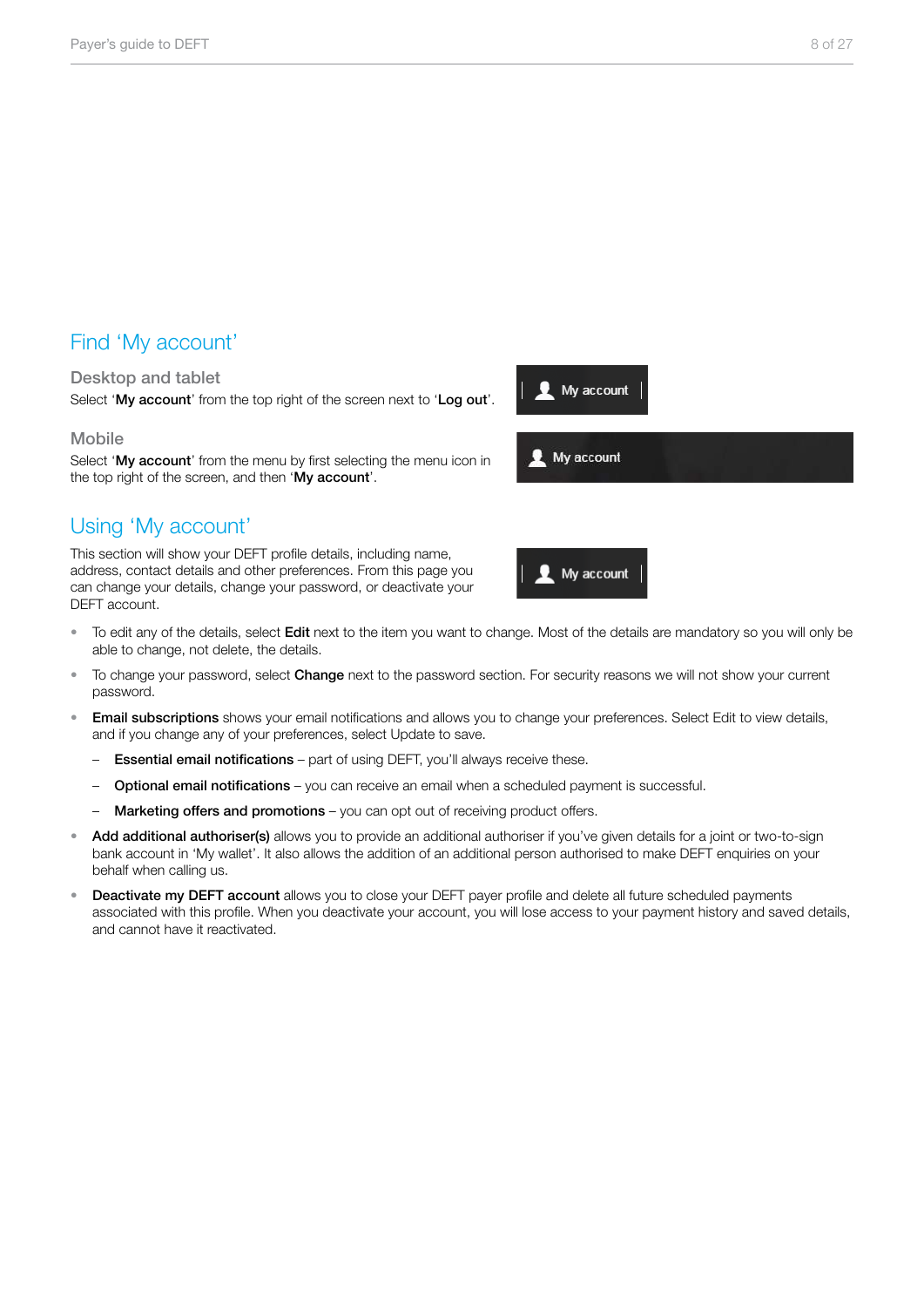### Payment history

A list of up to 10 of your most recent past payments is shown on the homepage you see when you first log in or when you return to **Home**.

The list is in descending order, from most recent to oldest. You can scroll through the list, and to see more history, select **Display more**.

This will show the next 10 payments. You can continue like this through your payment history.

The list shows all card and bank account DEFT payments submitted either online when logged in or over the phone using your phone security code. It does not show any payments scheduled for the future. These are available at the Scheduled payments tab. You will not see any DEFT payments you have made without logging in or without a phone security code, or that you have made through other channels such as BPAY.

Each payment in Payment history will show:

- Payment date (grey bar above the payment row)
- Biller name or nickname
- DEFT reference number
- Payment status
- A label if the payment was submitted from a payment schedule
- Total amount of the payment including any fee or surcharge amount.

### Finding a payment

To find a specific payment or payments, use the Filter history option at the top of the list.

You can filter your payment history by:

- A specific DEFT reference number
- An amount or amount range
- A date range.

Turn on Past billers to see payment history for DEFT reference numbers you have deleted from your DEFT reference numbers list.

Select Filter to apply the filter selections to the list.

To reset your payment history to the full list, select Filter history > Clear filters > Filter.

**t#t Filter history** 

**Clear filters** 

**Display more**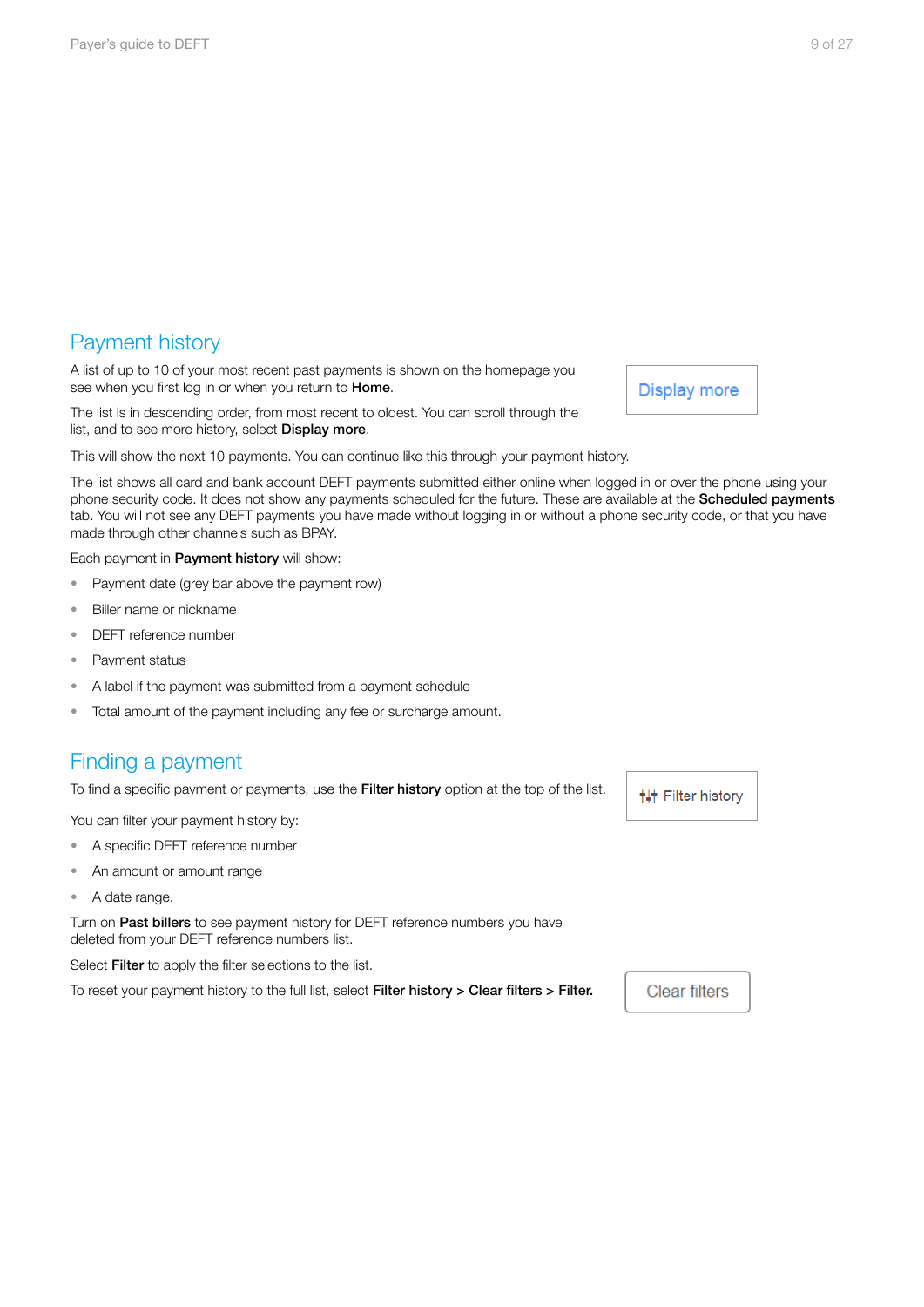### View payment details or send receipt

When you've found the payment you're looking for, select it, and the 'Payment details' page will appear for that payment.

The payment details page shows:

- Status of the payment
- Receipt number
- Receipt time and date stamp
- Details of the payment
- How the payment was made whether from a schedule or over the phone for example.

To send a copy of the receipt to an email address, select **Email receipt.** Your username email address is prefilled by default, but you can change this to any email address that you wish to send the receipt to.

To close the 'Payment details' page, select the X in the top right corner.

### Help and FAQs

There are a number of ways you can find help when using DEFT online.

- When entering information in any given field, read the helpful information located under the field. Here's the DEFT reference number field for example:
- Each of the main pages has a tailored FAQs section on desktop this will appear on the right side of the page, on mobile scroll down to the bottom of the page. Select the question to expand the answer section. Or select View all FAQs to go to the full list on the DEFT website. Here's an example of tailored FAQs:
- For a full list of DEFT Frequently Asked Questions, and for a copy of this guide, visit the FAQs section of the website at deft.com.au/faq or select the FAQs icon when you're logged in to DEFT.
- At the bottom of the screen, the footer has links to the DEFT Product Disclosure Statement, Privacy policy, and Important information.
- Still stuck? Select the **Contact us** button (on desktop) or menu option (on mobile). You can either submit a query online, or you can call us on the details provided. On a mobile you can select the number to call directly from your phone.

**Email receipt** 

DEFT reference number e.g. 1234567890

This is a number containing up to 20 digits provided to you by your biller. You can usually find it on the invoice, card or letter from your biller

| FAQS                                                     |
|----------------------------------------------------------|
| Q1. Which payments appear in my payment<br>history?      |
| Q2. What do I need to do if a payment is<br>dishonoured? |
| Q3. How far back does my payment history go?             |
| View all FAQs                                            |
| FAQs                                                     |
|                                                          |

Product Disclosure Statement | Privacy policy | Important information

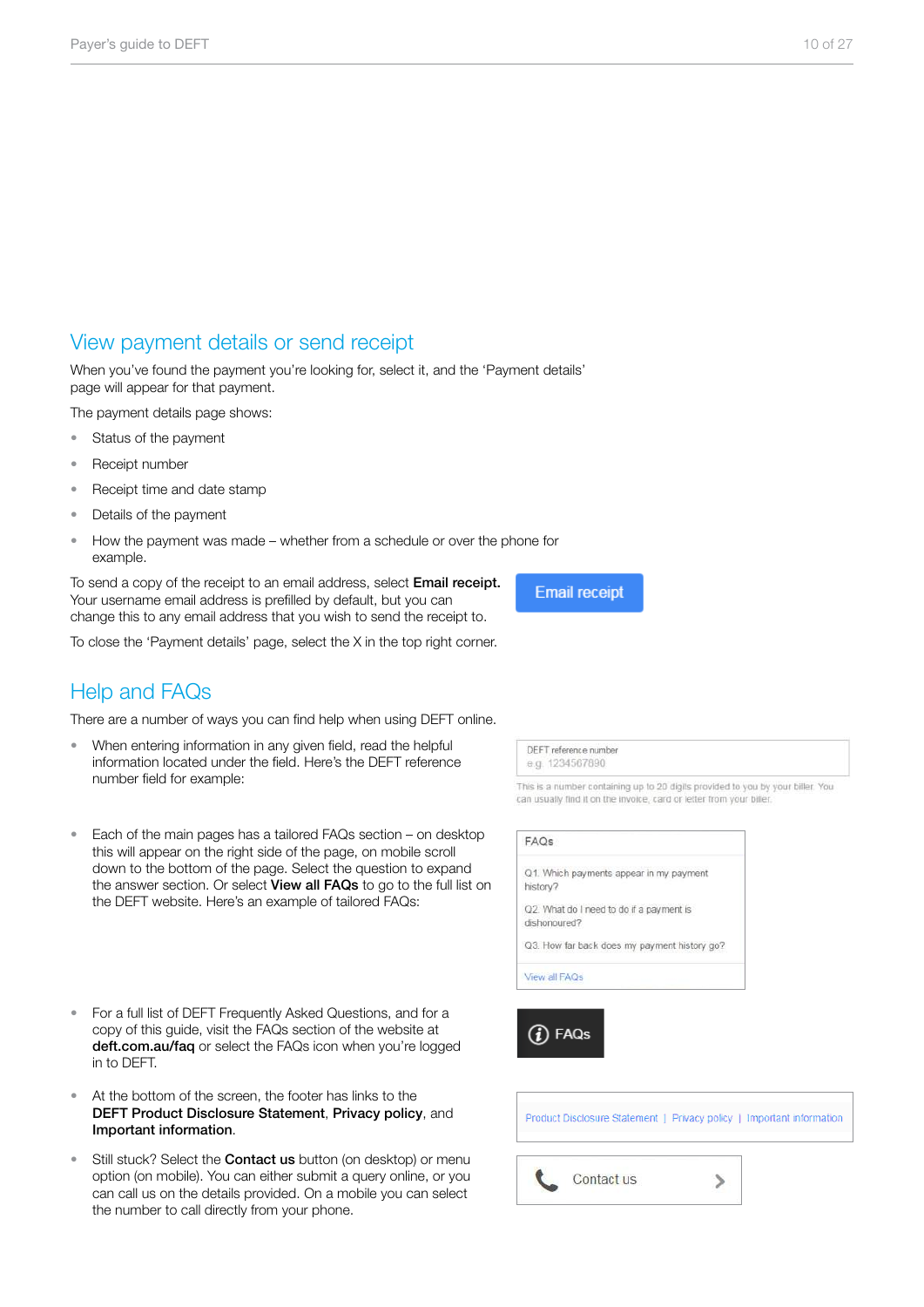### Make a payment

| Go to deft.com.au and select Log in.                                   |                                                                                                                      |
|------------------------------------------------------------------------|----------------------------------------------------------------------------------------------------------------------|
| <b>Log</b> in                                                          |                                                                                                                      |
|                                                                        |                                                                                                                      |
| Enter your username email address and password, and select Log in.     |                                                                                                                      |
| Select the blue Make a payment button.                                 |                                                                                                                      |
| Make a payment                                                         |                                                                                                                      |
|                                                                        |                                                                                                                      |
| Select or enter your DEFT reference number.                            |                                                                                                                      |
| 1. DEFT reference number                                               | ∧                                                                                                                    |
|                                                                        | Add DEFT reference number                                                                                            |
| Select a biller                                                        |                                                                                                                      |
|                                                                        |                                                                                                                      |
|                                                                        | TIP: Your existing DEFT reference numbers will be available for selection from the drop down list. Otherwise, select |
|                                                                        | Add DEFT reference number to enter the number for the biller you need to pay.                                        |
| Select your payment schedule.                                          |                                                                                                                      |
| To make a single payment today, select Pay now.                        |                                                                                                                      |
| To make a future dated payment, select Pay later.<br>۰                 |                                                                                                                      |
| To set up a recurring payment schedule, select <b>Recurring</b> .<br>٠ |                                                                                                                      |
| 2. Select payment schedule                                             | ᄉ                                                                                                                    |
|                                                                        | $\mathbf{i}$                                                                                                         |

Pay later

Pay now

6 Pay later – select the payment date and then select Confirm. If you select a weekend day or an Australian national public holiday, the payment will be automatically processed on the next business day after the selected date.

Recurring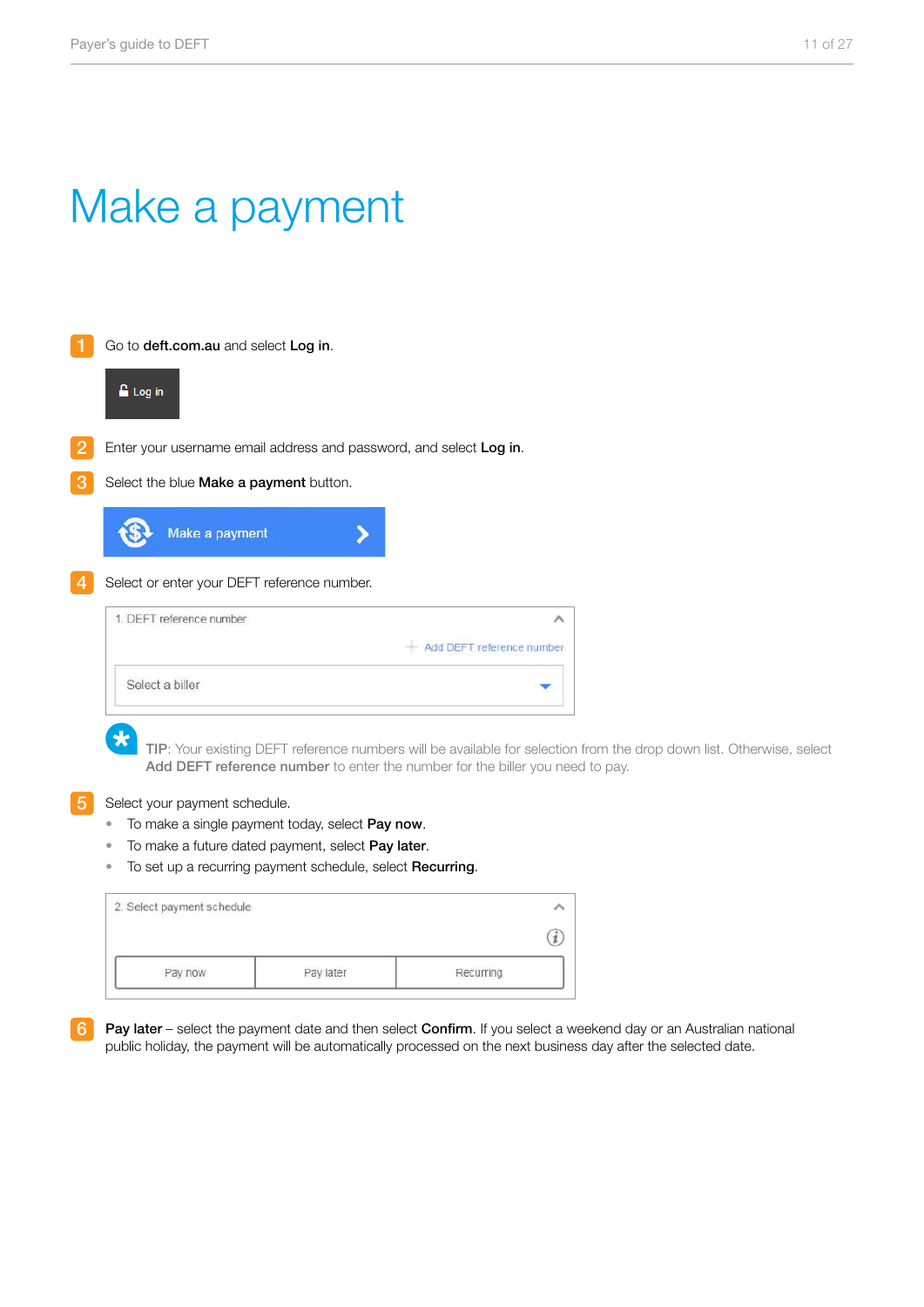#### Recurring – select the payment:

- 1. Frequency choose whether you want the payment to occur every week, fortnight, month, quarter or year.
- 2. Schedule choose whether you want the payment to continue with no end date (you can cancel it later), to end on a specific date, or to occur for a specific number of payments (we'll automatically work out the end date).
- 3. Start date select the date and then select Confirm. This is the date of the first payment, and all subsequent payments will occur from that date at the frequency you've specified.

| Pay now                                                                       | Pay later                                      | Recurring                      |
|-------------------------------------------------------------------------------|------------------------------------------------|--------------------------------|
| Payment frequency<br>Weekly<br>Fortnightly<br>Payment schedule<br>No end date | Quarterly<br>Monthly<br>End on a specific date | Annually<br>Number of payments |
| Start date<br>Select start date                                               |                                                | ≝                              |

9

TIP: You can change or cancel the schedule at any time from the 'Scheduled payments' page.



#### Enter the payment amount.

| 4. Enter payment amount  |  |
|--------------------------|--|
| Payment amount<br>100.00 |  |

 $\star$ 

TIP: Once you've entered the card details and the amount, the surcharge or transaction fee will be calculated automatically and if any surcharge or fee applies, the amount will be displayed. Also shown is the total amount (including any surcharge or fee) to be deducted from your card or bank account.



TIP: If the Next button is disabled, this means you've missed a mandatory field. Check you've provided all the details for the payment schedule including start date, the payment method, and payment amount.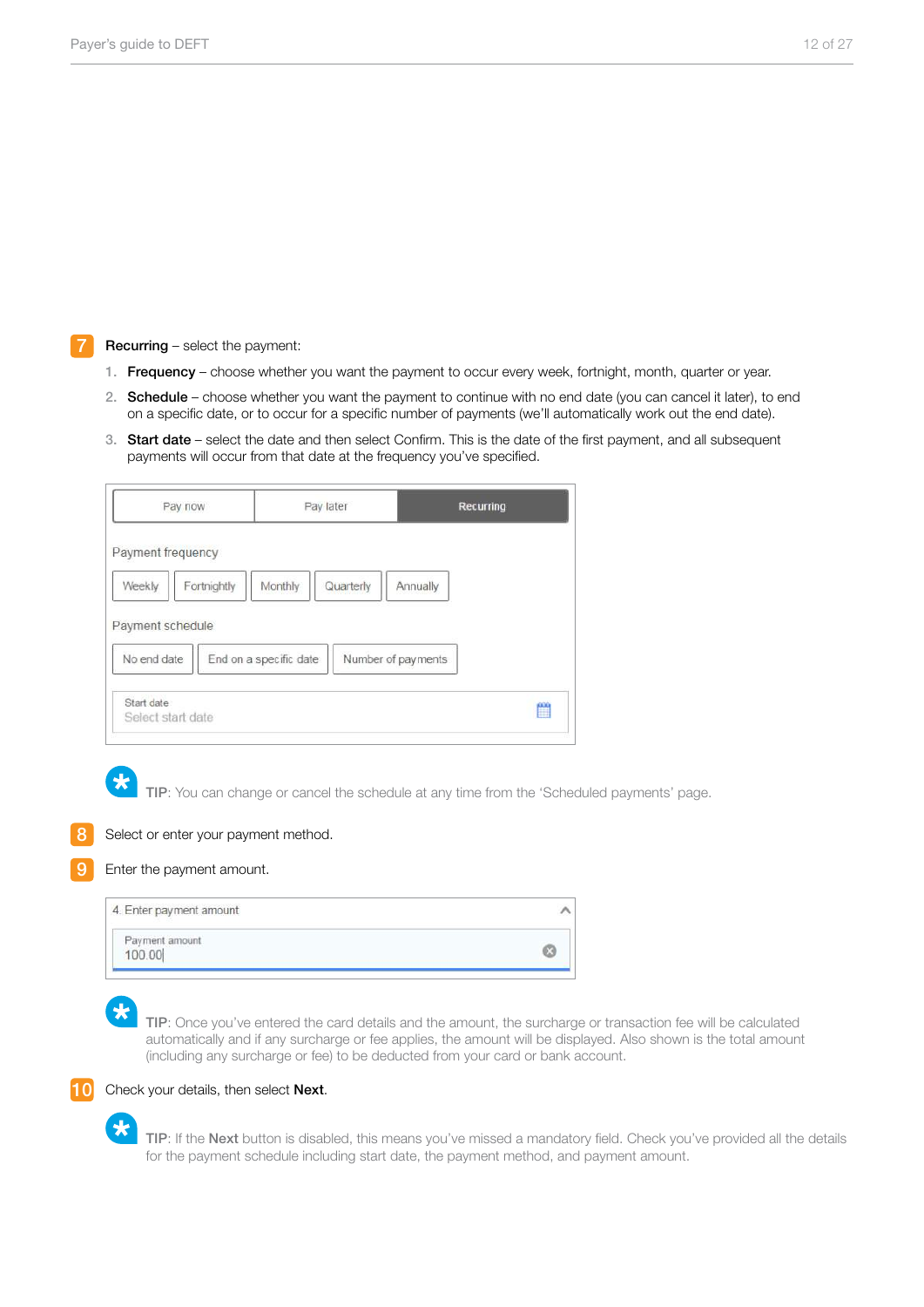Review the details of your payment or payment schedule. Select Edit to go back and make any changes, or if all correct, select Pay now or Schedule now.

TIP: Please ensure the details are correct, because after this point for pay now payments, you can't cancel or change the payment!

Wait for your payment or payment schedule to be processed. Do not click back or interrupt the screen. A confirmation message will appear to advise if the payment or payment schedule was successful. If the payment or payment schedule was unsuccessful you will be shown a message to advise what went wrong. Select OK.

TIP: If you made a pay now payment, you will be taken back to the homepage and you will be able to see your payment in the payment history. If you set up a payment schedule, you will be taken to the 'Scheduled payments' page where you can see the payment schedule you just created.

### What happens now?

大

- Pay now payments your payment has been sent for processing.
	- For card payments you will know right away if the payment was successful.
	- For payments from a bank account, you'll need to wait for the payment to be processed by your bank. You will see the status of the payment in your payment history change from 'Submitted' on the day you made the payment, to either 'Cleared' or 'Dishonoured' a couple of days later. 'Cleared' means the payment was successful, while 'Dishonoured' means your bank declined the debit and you'll need to make another payment to your biller.
- Scheduled payments when a payment is processed according to the schedule, you will receive an email notification to let you know if the payment was successful or not. Once a payment is processed it will also appear in your 'Payment history'.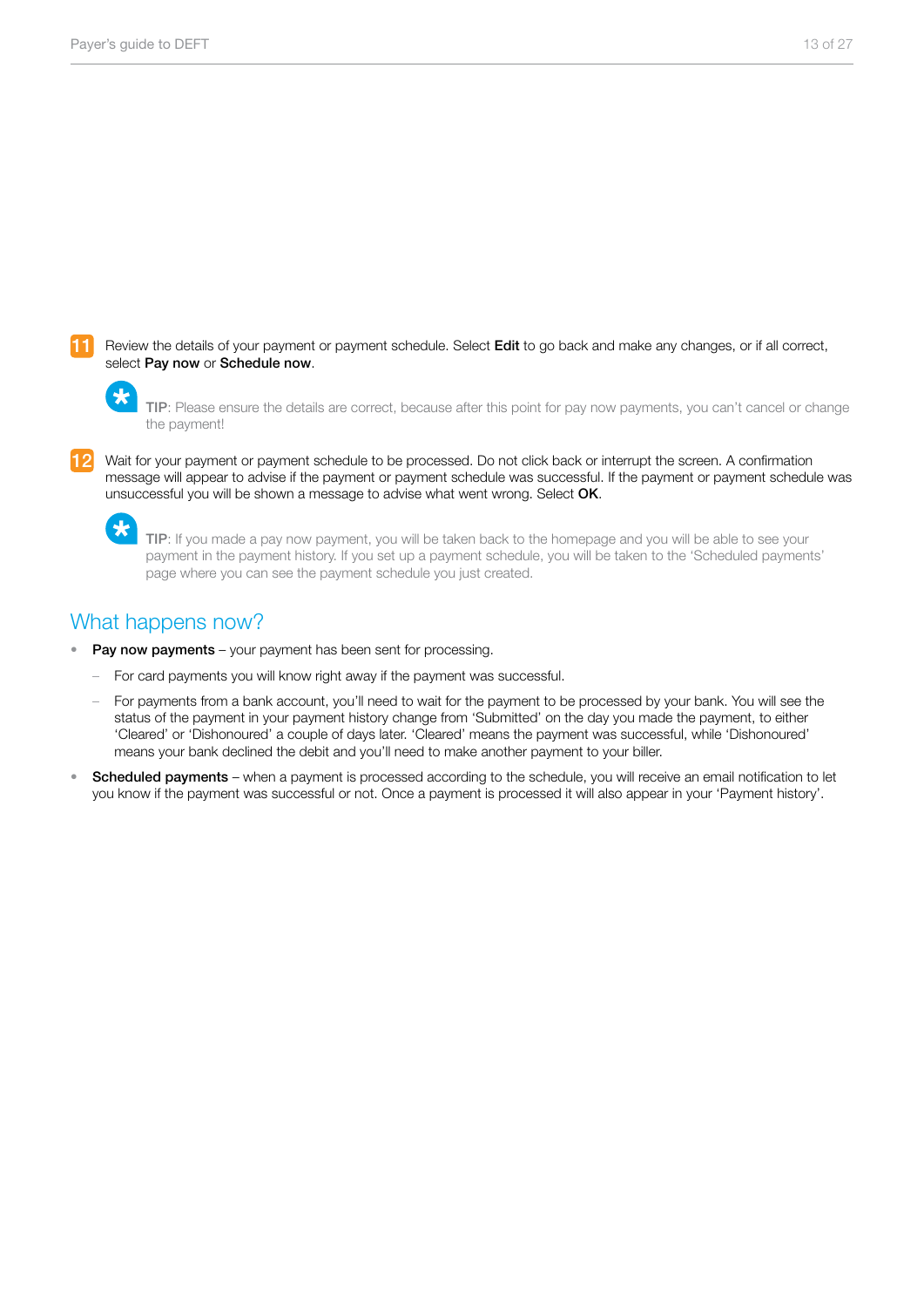# Delete a scheduled payment

A 'scheduled payment' is any payment scheduled for the future, whether a single or recurring payment.

|                | Go to deft.com.au and select Log in.                                                                                                                                                                                                                                                                           |
|----------------|----------------------------------------------------------------------------------------------------------------------------------------------------------------------------------------------------------------------------------------------------------------------------------------------------------------|
|                | <b>Log</b> in                                                                                                                                                                                                                                                                                                  |
| $\overline{2}$ | Enter your username email address and password, and select Log in.                                                                                                                                                                                                                                             |
| 3              | Select the Scheduled payments tab. You will see all your scheduled payments, for all DEFT reference numbers<br>saved to your profile.                                                                                                                                                                          |
|                | Payment history<br>Scheduled payments                                                                                                                                                                                                                                                                          |
| $\overline{4}$ | Find the scheduled payment you wish to change, and select it. The payment method details and options to Delete or Edit<br>will appear.                                                                                                                                                                         |
|                | Edit<br>Delete                                                                                                                                                                                                                                                                                                 |
| $\overline{5}$ | To cancel the scheduled payment/s, select Delete.                                                                                                                                                                                                                                                              |
|                | $\star$<br>TIP: You cannot stop a payment on the date a payment is due. Early in the morning of the payment date, the payment<br>is sent for processing and the 'Next payment date' will roll to the next date. You can still delete the scheduled<br>payment, but today's payment has already been processed. |
|                | TIP: Deleting a recurring scheduled payment will delete all future payments in the schedule.                                                                                                                                                                                                                   |
| 6              | You will be prompted to confirm the deletion. Select Delete.                                                                                                                                                                                                                                                   |
|                | TIP: Once you select Delete on the confirmation message, the scheduled payment/s will be deleted and you will not<br>be able to undo this step.                                                                                                                                                                |
|                | The scheduled payment/s will no longer appear in 'Scheduled payments'.                                                                                                                                                                                                                                         |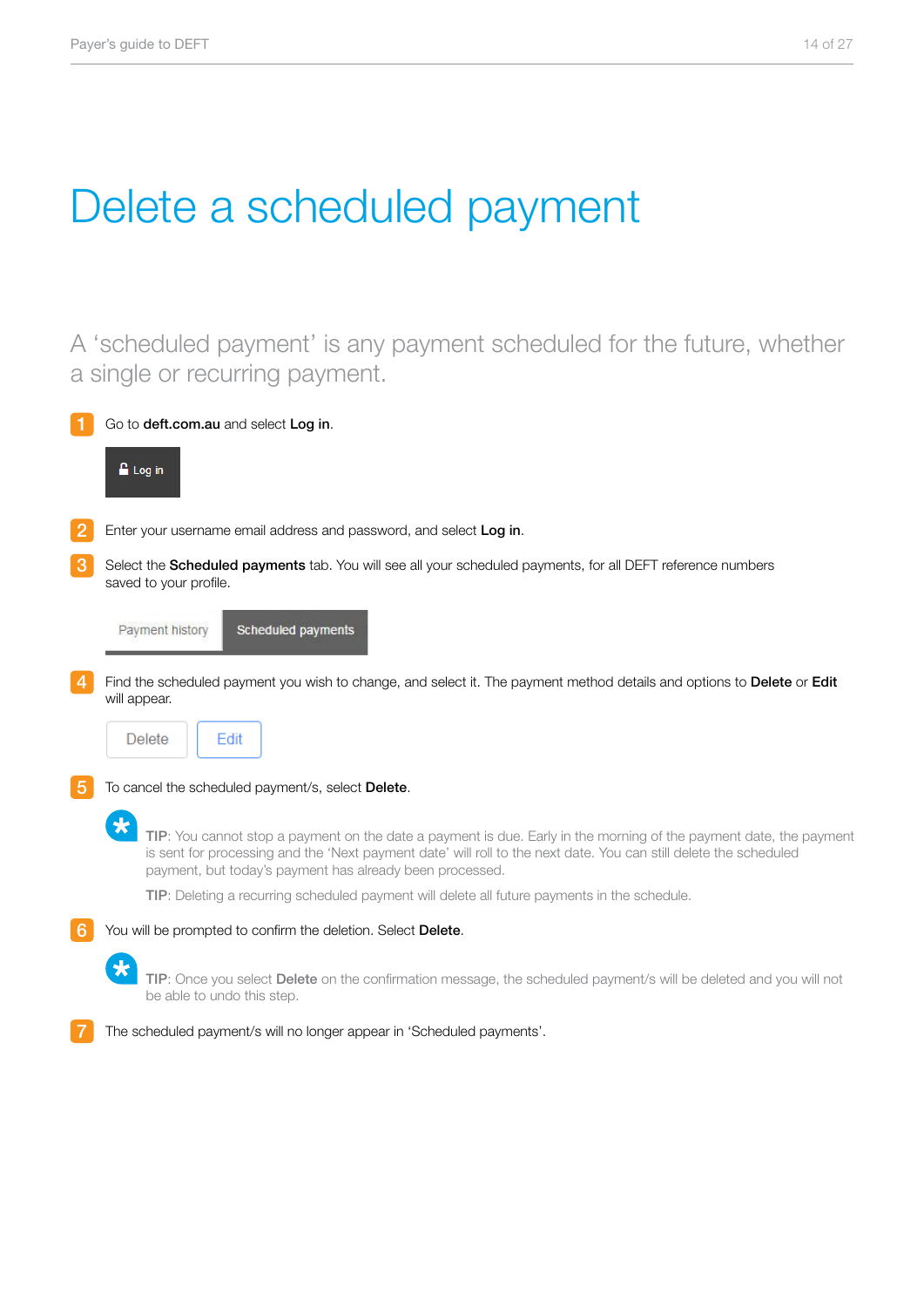# Change a scheduled payment

| 1               | Go to deft.com.au and select Log in.                                                                                                                                                                                                                                                                                                                                |
|-----------------|---------------------------------------------------------------------------------------------------------------------------------------------------------------------------------------------------------------------------------------------------------------------------------------------------------------------------------------------------------------------|
|                 | Log in                                                                                                                                                                                                                                                                                                                                                              |
| $\overline{2}$  | Enter your username email address and password, and select Log in.                                                                                                                                                                                                                                                                                                  |
| 3               | Select the Scheduled payments tab. You will see all your scheduled payments, for all DEFT reference numbers<br>saved to your profile.                                                                                                                                                                                                                               |
|                 | Payment history<br>Scheduled payments                                                                                                                                                                                                                                                                                                                               |
| $\overline{4}$  | Find the scheduled payment you wish to change, and select it. The payment method details and options to Delete or Edit<br>will appear.<br>Edit<br><b>Delete</b>                                                                                                                                                                                                     |
| $\overline{5}$  | To keep the scheduled payment/s but change the payment details, select Edit.                                                                                                                                                                                                                                                                                        |
| $6\phantom{1}6$ | The details of the schedule will be displayed, including all the options you selected when setting up the schedule.<br>You can change:<br>Whether it's a single payment or recurring<br>۰<br>The payment date for a single payment<br>The payment frequency and schedule options for a recurring payment<br>The payment card or bank account<br>The payment amount. |
|                 | Once you've made your changes, select Update to save them.<br><b>Update</b>                                                                                                                                                                                                                                                                                         |
|                 |                                                                                                                                                                                                                                                                                                                                                                     |

8 You'll see a confirmation message, and the 'Scheduled payments' list will reflect the changes.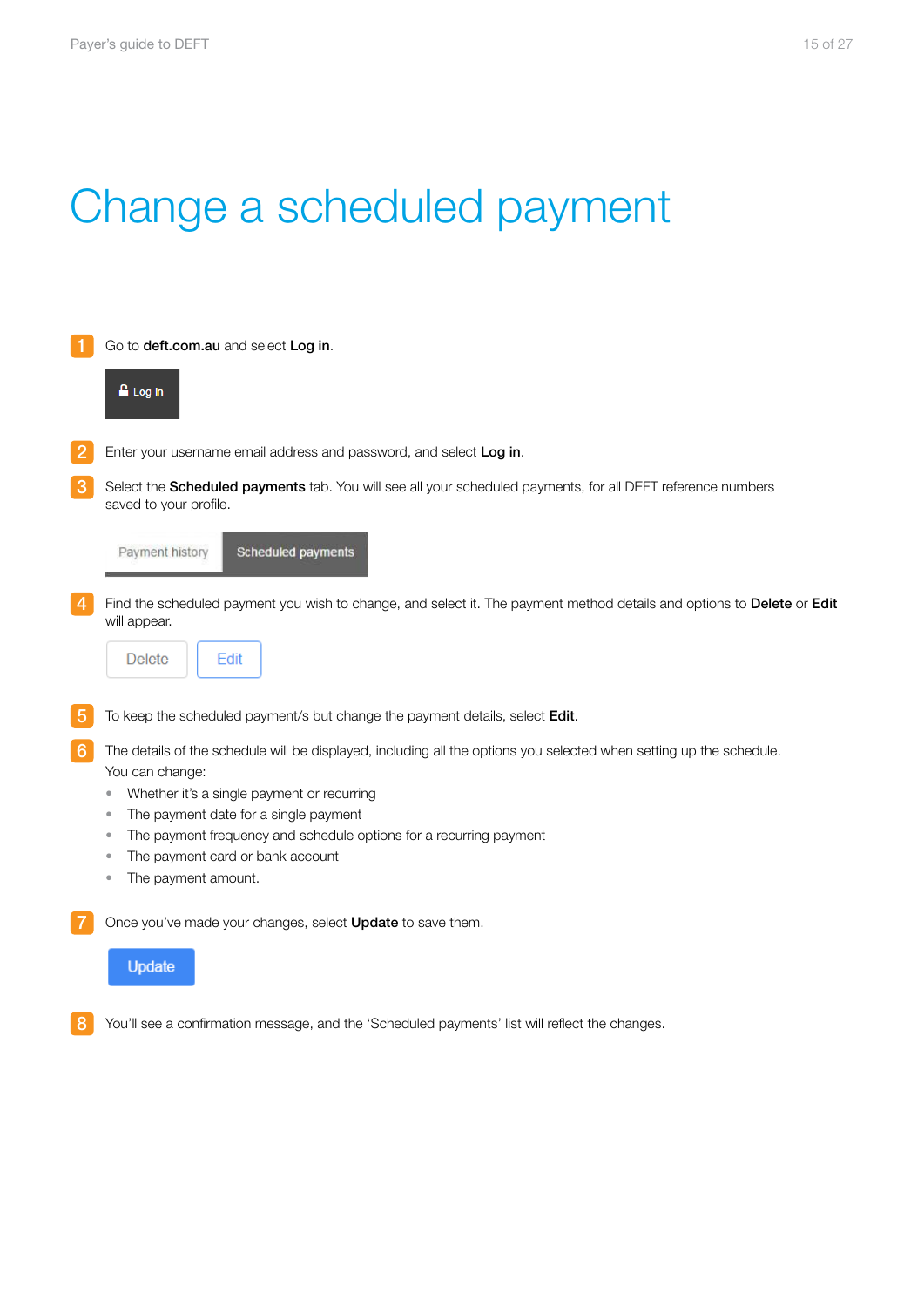### Add a card or bank account to your wallet

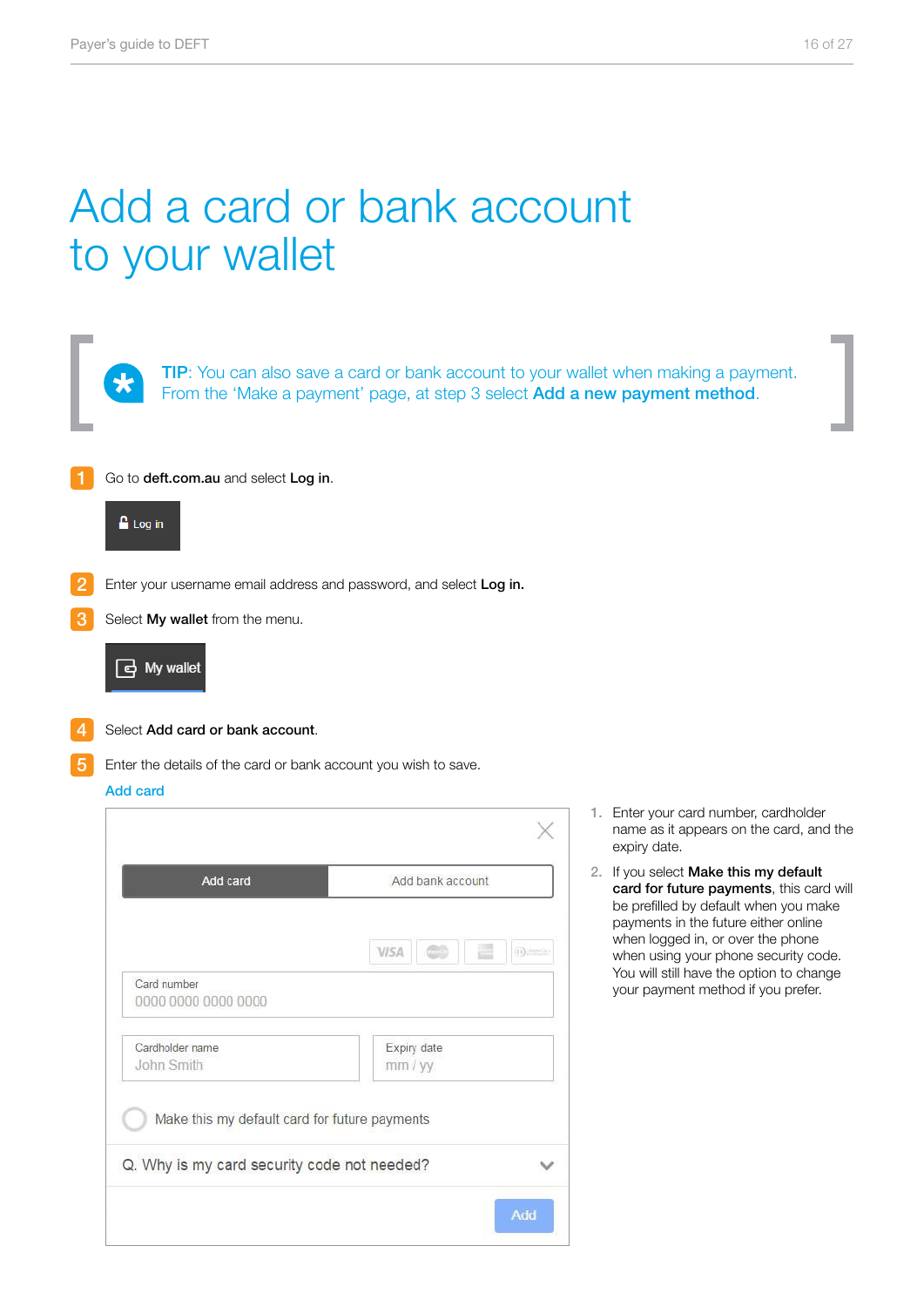#### 5 Add bank account

| Please enter the details of a bank account that you are a legal signatory to, and<br>which supports direct debits. Note that some bank accounts such as high |
|--------------------------------------------------------------------------------------------------------------------------------------------------------------|
|                                                                                                                                                              |
|                                                                                                                                                              |
|                                                                                                                                                              |
|                                                                                                                                                              |
|                                                                                                                                                              |
|                                                                                                                                                              |
|                                                                                                                                                              |
| Make this my default bank account for future payments                                                                                                        |
|                                                                                                                                                              |

- 1. Enter your BSB number, account number, and account name as it appears on your bank statement.
- 2. If you select Make this my default bank account for future payments, this bank account will be prefilled by default when you make payments in the future either online when logged in, or over the phone when using your phone security code. You will still have the option to change your payment method if you prefer.

Select Add to save the card or bank account to your wallet.

The card or bank account will now appear in the 'My wallet' list.

 $\star$ 

6

7

TIP: If you have a phone security code set up for any of the DEFT reference numbers you pay, you'll be able to choose from these saved cards or bank accounts when making payments over the phone. See the section 'Set your phone security code'.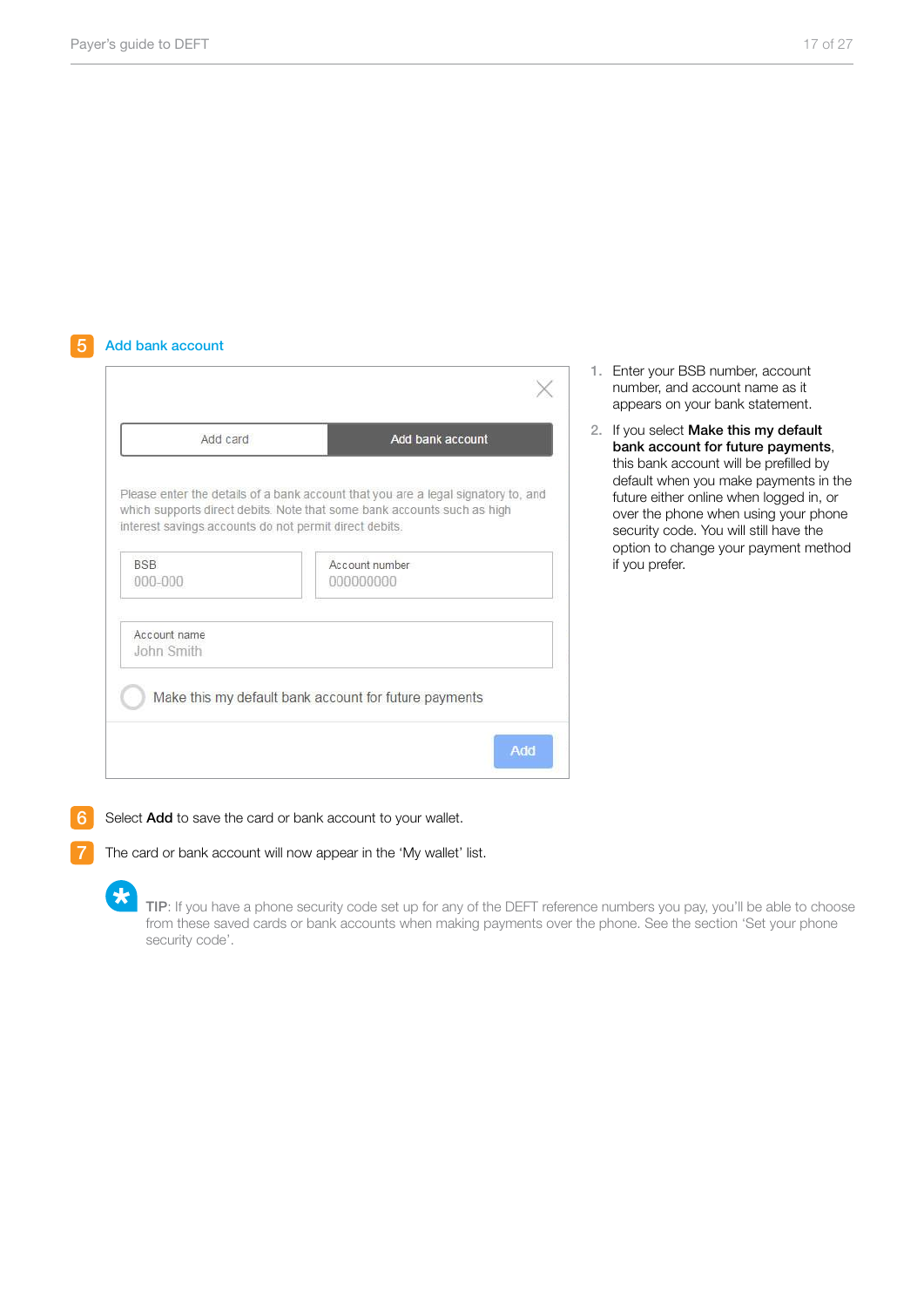### Change or delete your card or bank account details



Once you've made your changes, select Update to save them.

#### Update

You'll see a confirmation message, and 'My wallet' will reflect the changes.

### To delete a saved bank account or card

| Select Delete. |
|----------------|
| Delete         |
|                |

You will be prompted to confirm the deletion. Select Delete to continue or Back to cancel.



TIP: Once you select Delete on the confirmation message, the card or bank account will be deleted and you will not be able to undo this step.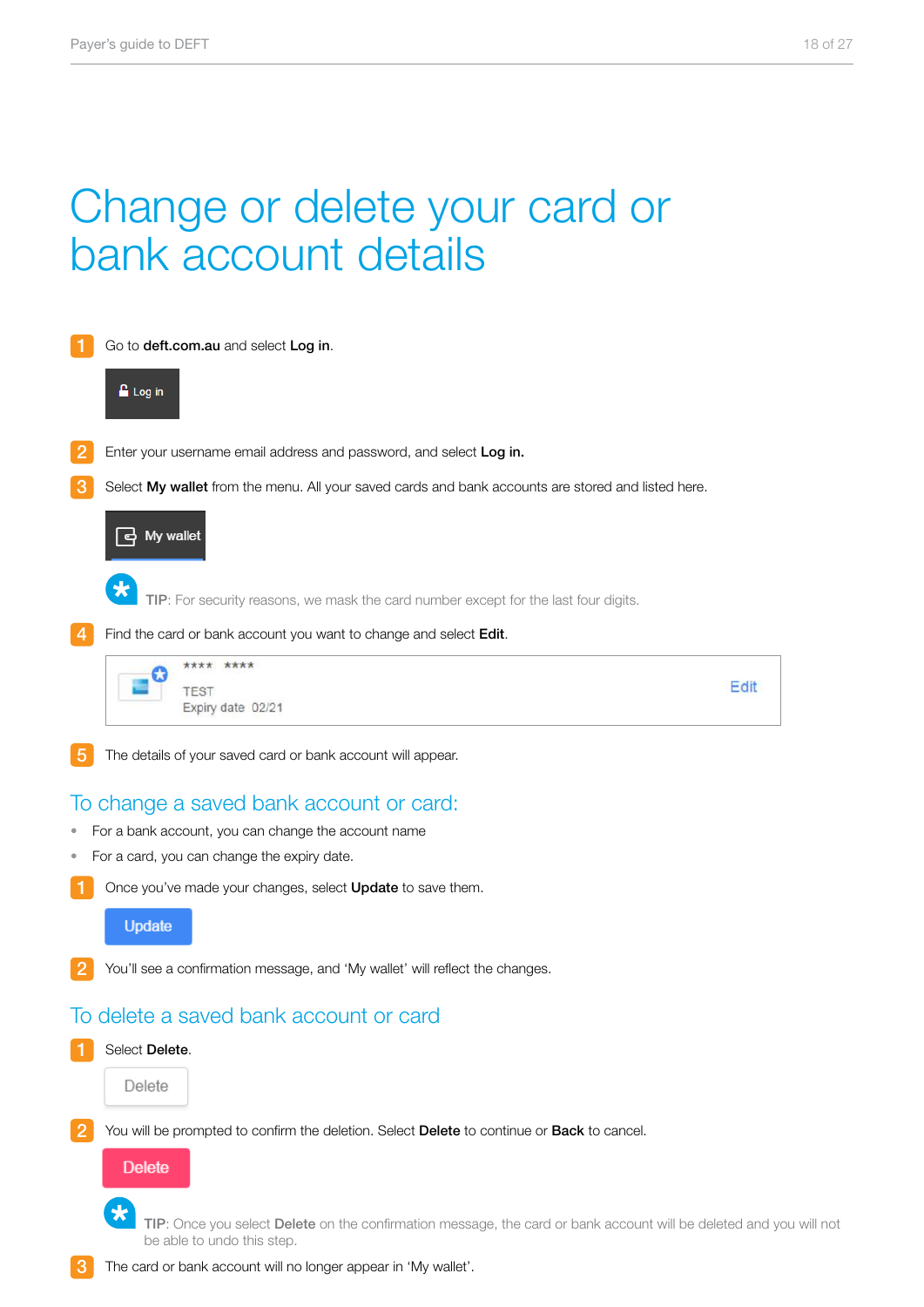# Add a DEFT reference number

|                 | Go to deft.com.au and select Log in.                                                                                                                                                  |
|-----------------|---------------------------------------------------------------------------------------------------------------------------------------------------------------------------------------|
|                 | <b>Log</b> in                                                                                                                                                                         |
| $\overline{2}$  | Enter your username email address and password, and select Log in.                                                                                                                    |
| 3               | Select DEFT reference numbers from the menu.                                                                                                                                          |
|                 | <b>DEFT</b> reference numbers                                                                                                                                                         |
| $\overline{4}$  | This page lists all DEFT reference numbers that you have paid by logging in to DEFT, or that you've added to the<br>list separately.                                                  |
| $\overline{5}$  | To add a new DEFT reference number that you want to pay now or in the future, select Add DEFT reference number.                                                                       |
|                 | Add DEFT reference number                                                                                                                                                             |
| $6\phantom{1}6$ | Enter the DEFT reference number you wish to make payments to.                                                                                                                         |
|                 | DEFT reference number                                                                                                                                                                 |
|                 | e.g. 1234567890                                                                                                                                                                       |
| $\overline{7}$  | Once you've entered the number, select Validate to check the number is a valid DEFT reference number. If it is, the biller<br>name will appear below the DEFT reference number field. |
|                 | Validate <b>X</b>                                                                                                                                                                     |
| 8               | OPTIONAL: You can set a phone security code - it needs to be six digits long and you can use any combination of numbers.                                                              |
|                 | Phone security code (optional)                                                                                                                                                        |
|                 | e.g. 123456                                                                                                                                                                           |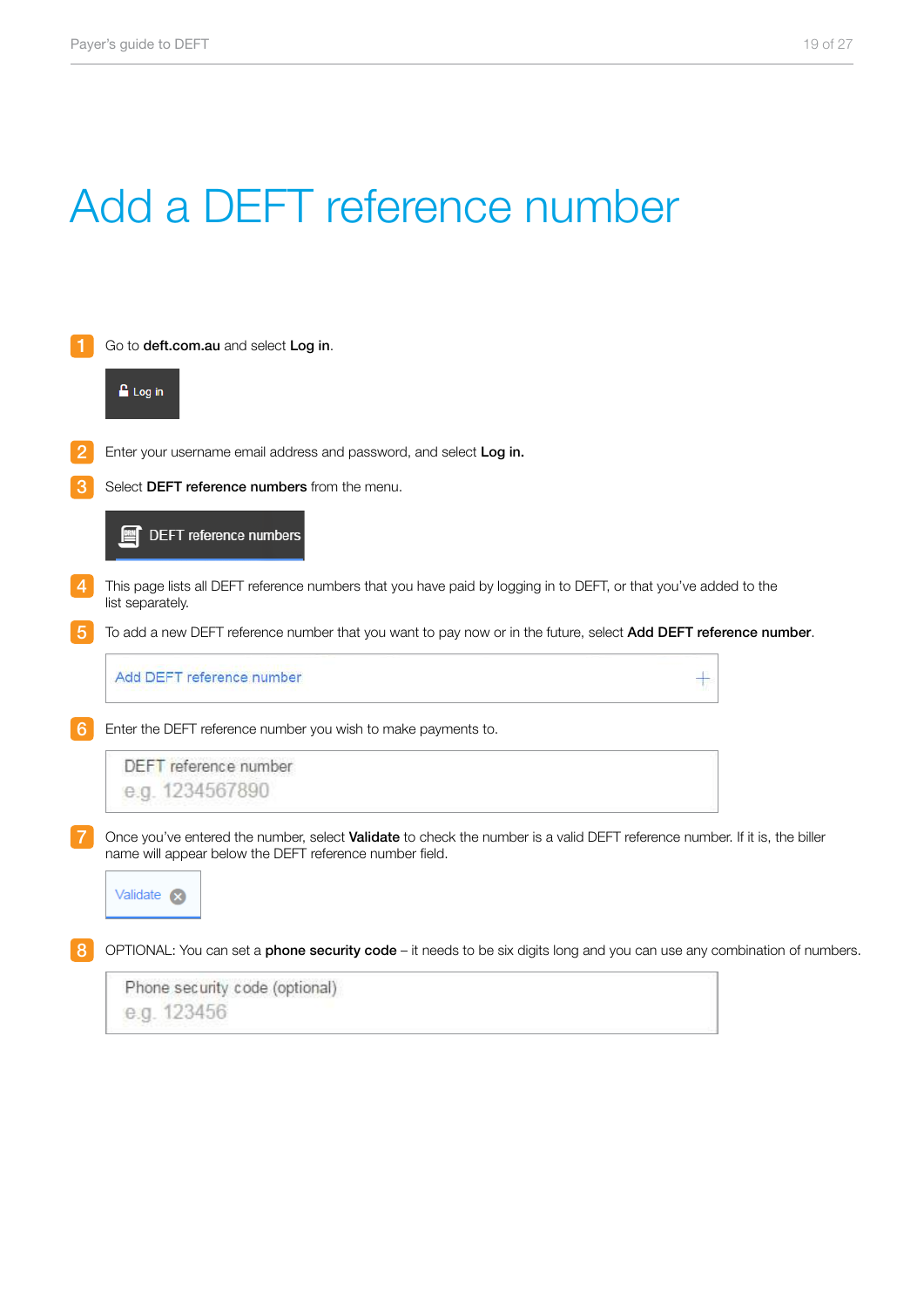**9** OPTIONAL. You can set a nickname for your DEFT reference number. Only you will see the nickname.

Nickname (optional) e.g. Rent for unit 510

> TIP: A nickname is useful if you pay multiple DEFT reference numbers. It will appear in the drop down list on the 'Make a payment' page, and in the 'Payment history' page.

10 Select Add to save the DEFT reference number and phone security code to your profile.

Add

 $\star$ 

11 The new DEFT reference number will appear on the DEFT reference numbers list, and will appear in the drop down list on the 'Make a payment' page.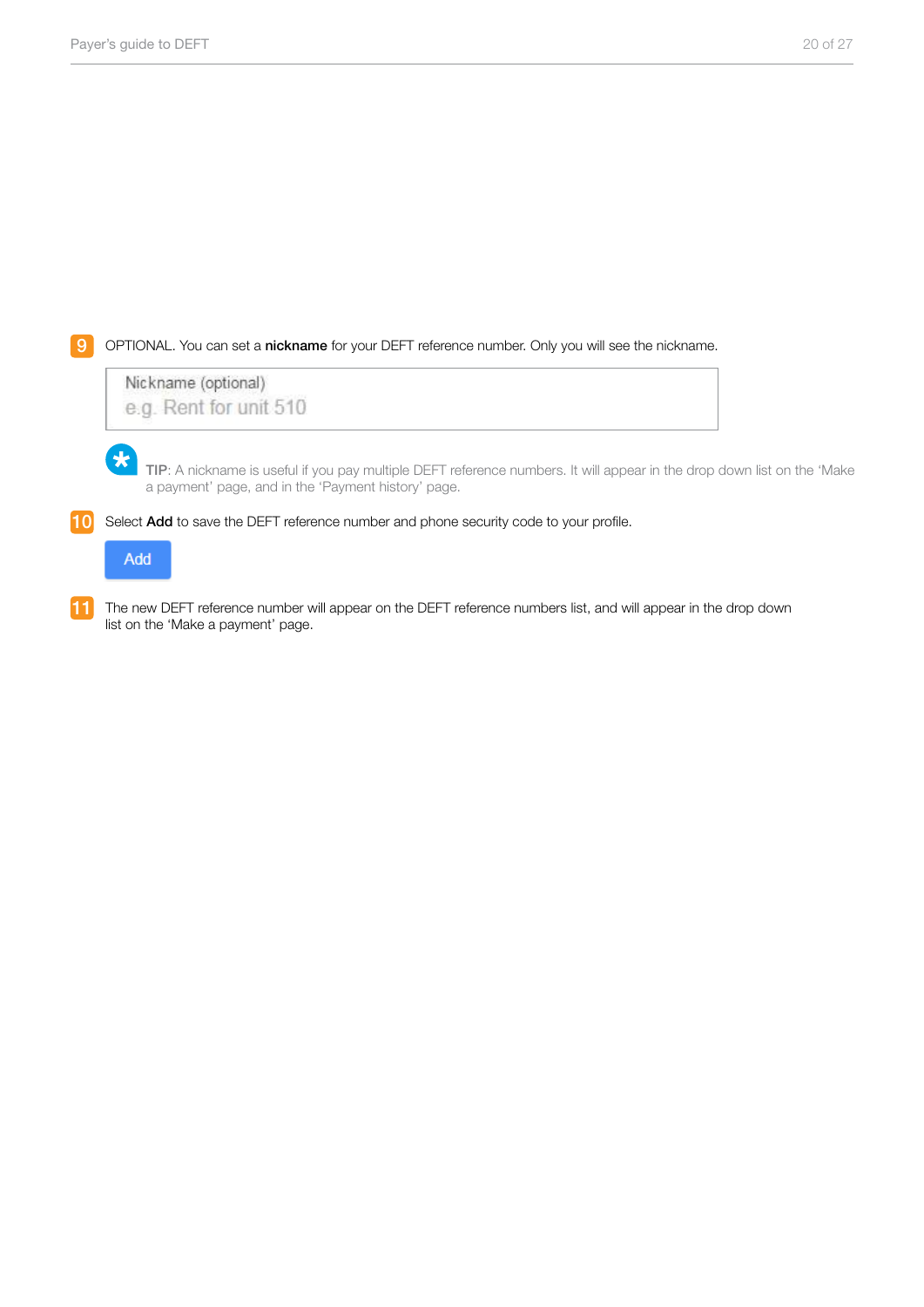# Delete a DEFT reference number

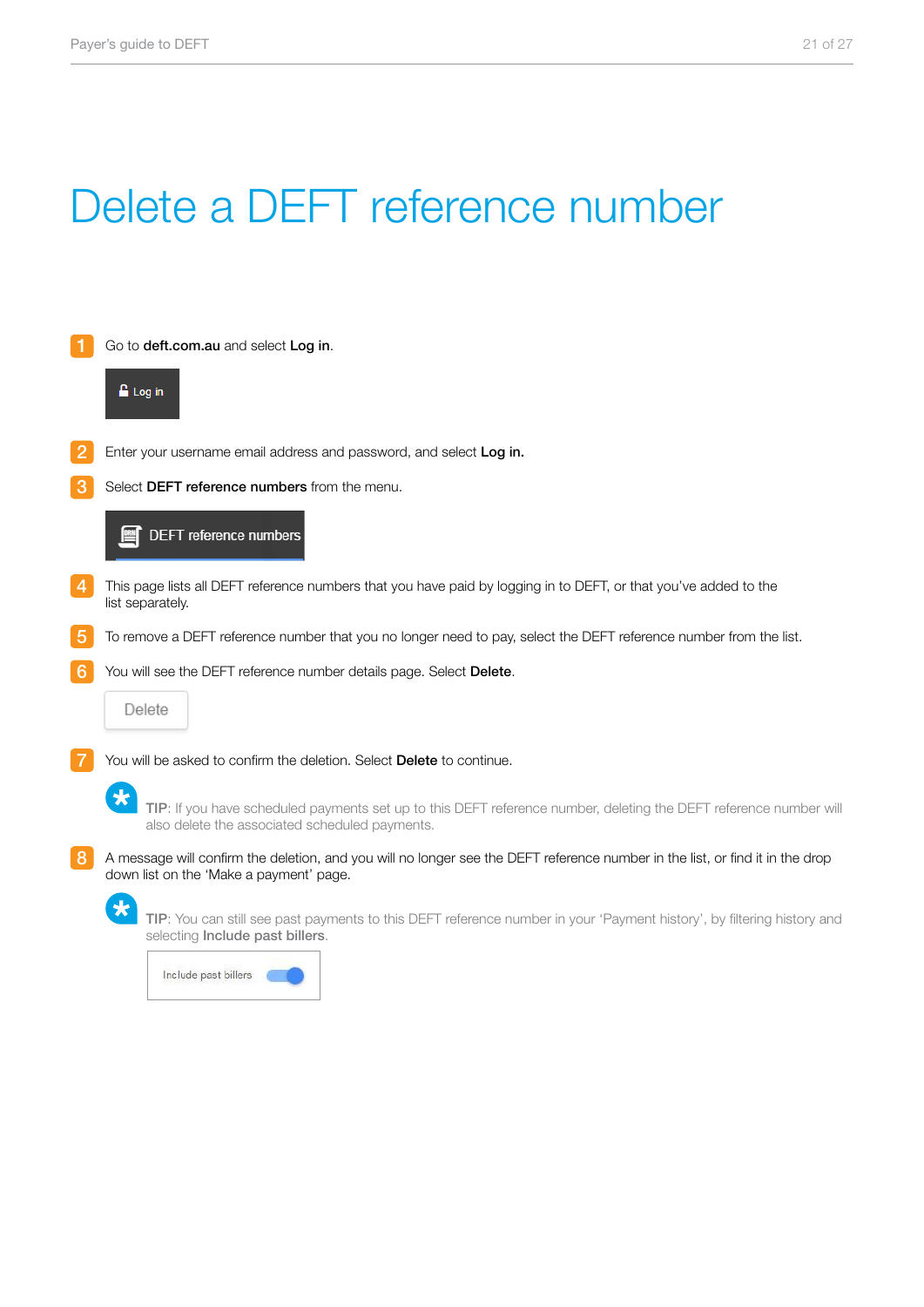# Make a one-off payment without registering

| Go to deft.com.au and select Pay without a login.<br>Pay without a login |  |
|--------------------------------------------------------------------------|--|
| Enter the DEFT reference number.                                         |  |
| 1. Enter DEFT reference number                                           |  |
|                                                                          |  |
| DEFT reference number                                                    |  |
|                                                                          |  |

TIP: This is a number containing up to 20 digits provided to you by your biller. You can usually find it on the invoice, card or letter from your biller.

#### Enter your card details.

 $\star$ 

| 2. Enter card details              |                                                    |
|------------------------------------|----------------------------------------------------|
|                                    | $\circledcirc$<br><b>VISA</b><br>(ii) 2013.11<br>æ |
| Card number<br>0000 0000 0000 0000 |                                                    |
| Cardholder name<br>John Smith      |                                                    |
|                                    |                                                    |
| Expiry date<br>mm/yy               | Security code<br>e.g. 123                          |

TIP: The types of cards accepted will depend on what your biller has chosen to accept.

Enter the payment amount.

 $\star$ 

TIP: Once you've entered the card details and the amount, the surcharge will be calculated and you will see the surcharge amount if applicable, as well as the total amount including surcharge.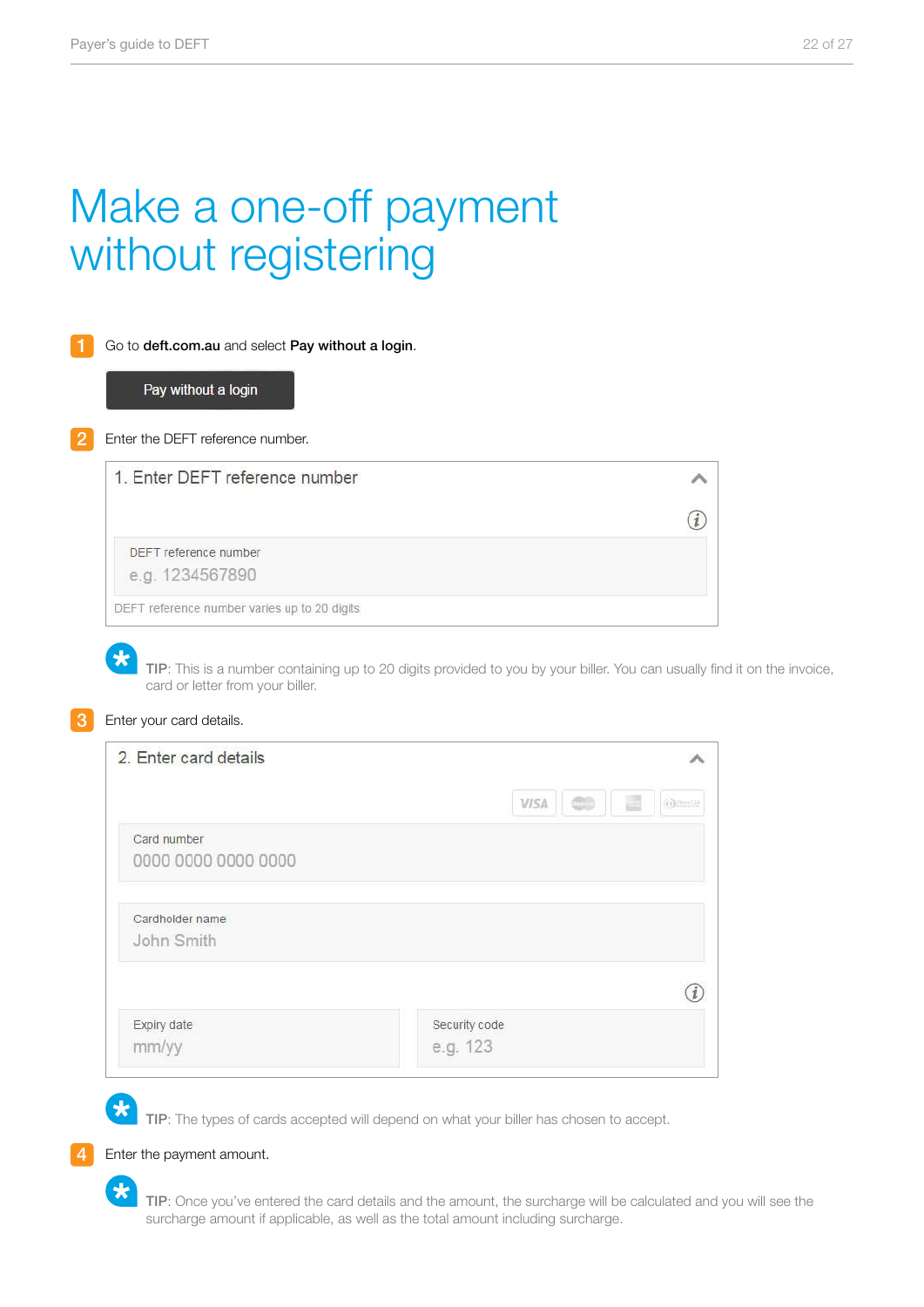5 OPTIONAL: If you would like to send a copy of the payment receipt by email, enter the email address of the recipient.

#### Send an email receipt

Email address

john.smith@example.com

6 Select I'm not a robot – and follow the prompts (this is a security feature).

|   | I'm not a robot | <b>TACAPTCHA</b><br>Privacy - Terms |                                                                                                                                                                                                                                            |
|---|-----------------|-------------------------------------|--------------------------------------------------------------------------------------------------------------------------------------------------------------------------------------------------------------------------------------------|
|   | Select Next.    |                                     |                                                                                                                                                                                                                                            |
|   | <b>Next</b>     |                                     |                                                                                                                                                                                                                                            |
| 8 | Edit<br>Pay now |                                     | Review the details of your payment. Select <b>Edit</b> to make any changes, or if all correct, select <b>Pay now</b> .                                                                                                                     |
|   |                 |                                     | TIP: Please ensure the details are correct, because after this point you cannot cancel or change the payment!                                                                                                                              |
| 9 |                 |                                     | Your payment will be processed. Don't click back or interrupt the screen. If the payment was successful you will be<br>presented with a copy of the payment receipt. If the payment was unsuccessful you will be presented with a message. |

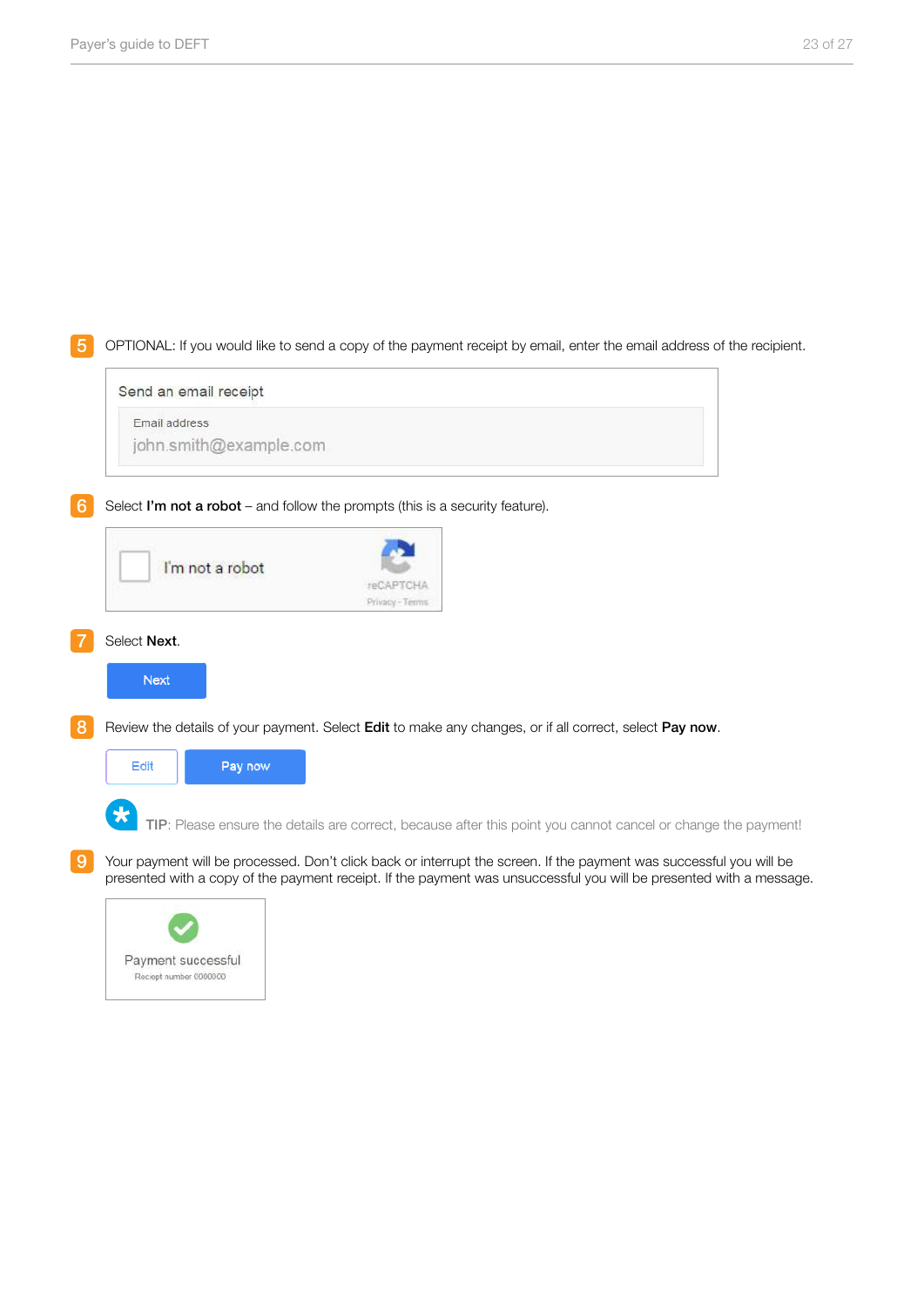# Set your phone security code

|   | If you're not already registered for DEFT, you'll need to register online - see 'Register for DEFT'. If you're already registered,<br>log in to DEFT.                                                 |
|---|-------------------------------------------------------------------------------------------------------------------------------------------------------------------------------------------------------|
|   | Select DEFT reference numbers from the menu.                                                                                                                                                          |
|   | <b>DEFT</b> reference numbers                                                                                                                                                                         |
| 3 | This page lists all DEFT reference numbers that you have paid by logging in to DEFT, or that you've added to the<br>list separately.                                                                  |
|   | If your DEFT reference number is already in the list, select it and skip to step 7. If your DEFT reference number is not in the list,<br>select Add DEFT reference number.                            |
|   | Add DEFT reference number<br>÷                                                                                                                                                                        |
| 5 | Enter the DEFT reference number you wish to make payments to.                                                                                                                                         |
|   | DEFT reference number                                                                                                                                                                                 |
|   | e.g. 1234567890                                                                                                                                                                                       |
| 6 | Once you've entered the number, select Validate to check the number is correct.                                                                                                                       |
|   | Now set your phone security code - it needs to be six digits long and you can use any combination of numbers.                                                                                         |
|   | Phone security code (optional)                                                                                                                                                                        |
|   | e.g. 123456                                                                                                                                                                                           |
| 8 | Select Add to save the DEFT reference number and phone security code to your profile. If your DEFT reference number was<br>already in the list, select <b>Update</b> to save the phone security code. |
|   | Add                                                                                                                                                                                                   |

9 The new or updated DEFT reference number will appear in the 'DEFT reference numbers' list.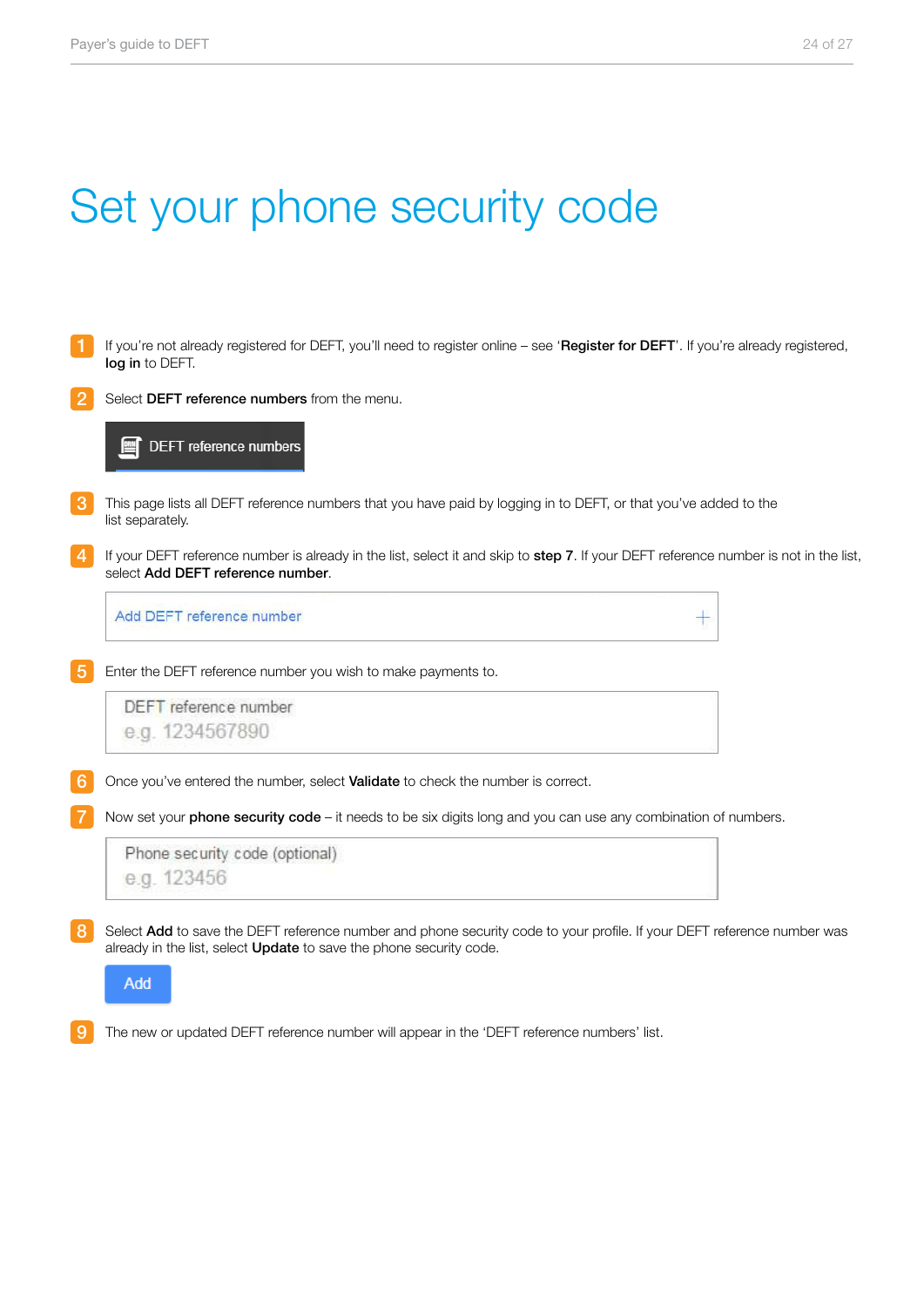# Pay over the phone – no phone security code

### Without a phone security code, you can make payments only by card.

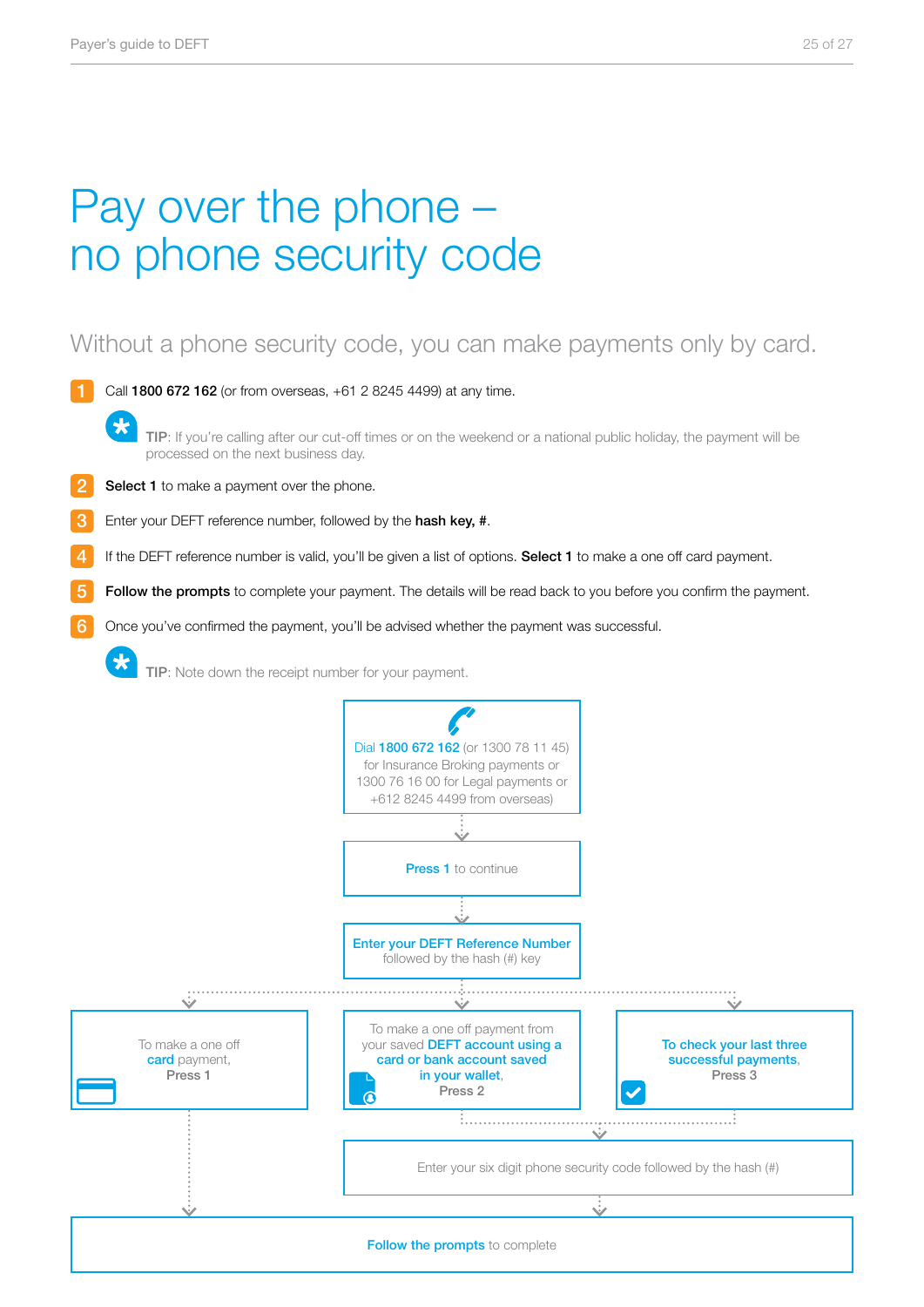## Pay over the phone – with phone security code

With a phone security code, you can pay by card or by bank account if your biller supports both options. You can also choose from the saved cards and accounts in 'My wallet' to make a payment, and listen to details of recent transactions.

Set up your phone security code by registering for DEFT. See 'Set up your phone security code'.



processed on the next business day.



- Enter your DEFT reference number, followed by the hash key, #.
- If the DEFT reference number is valid, you'll be given a list of options. Select 2 to make a one off payment from your saved DEFT account using a card or bank account saved in your wallet.
- Enter your six digit 'phone security code', followed by the hash key, #.
- The options given will depend on what cards and/or bank accounts you have saved to your DEFT profile online in 'My wallet', and which ones, if any, you've chosen as default.



- If you have cards and bank accounts saved in your wallet, select 1 to pay by card or select 2 to pay by bank account. You will then have the option to select 1 to pay with your default card or bank account, or select 2 to pay with another of your saved cards or bank accounts.
- If you have either cards or bank accounts saved in your wallet, select 1 to pay with your default card or bank account, or select 2 to pay with a different card or bank account in your wallet.
- If your wallet is empty and you do not have any cards or bank accounts saved, and the biller you're paying accepts card payments, you'll have the option to **select 1** to enter details of a card to make the payment.

**Follow the prompts** to complete your payment. The details will be read back to you before you confirm the payment.

Once you've confirmed the payment, you'll be advised whether the payment was successful.



 $\star$ 

TIP: Note down the receipt number for your payment.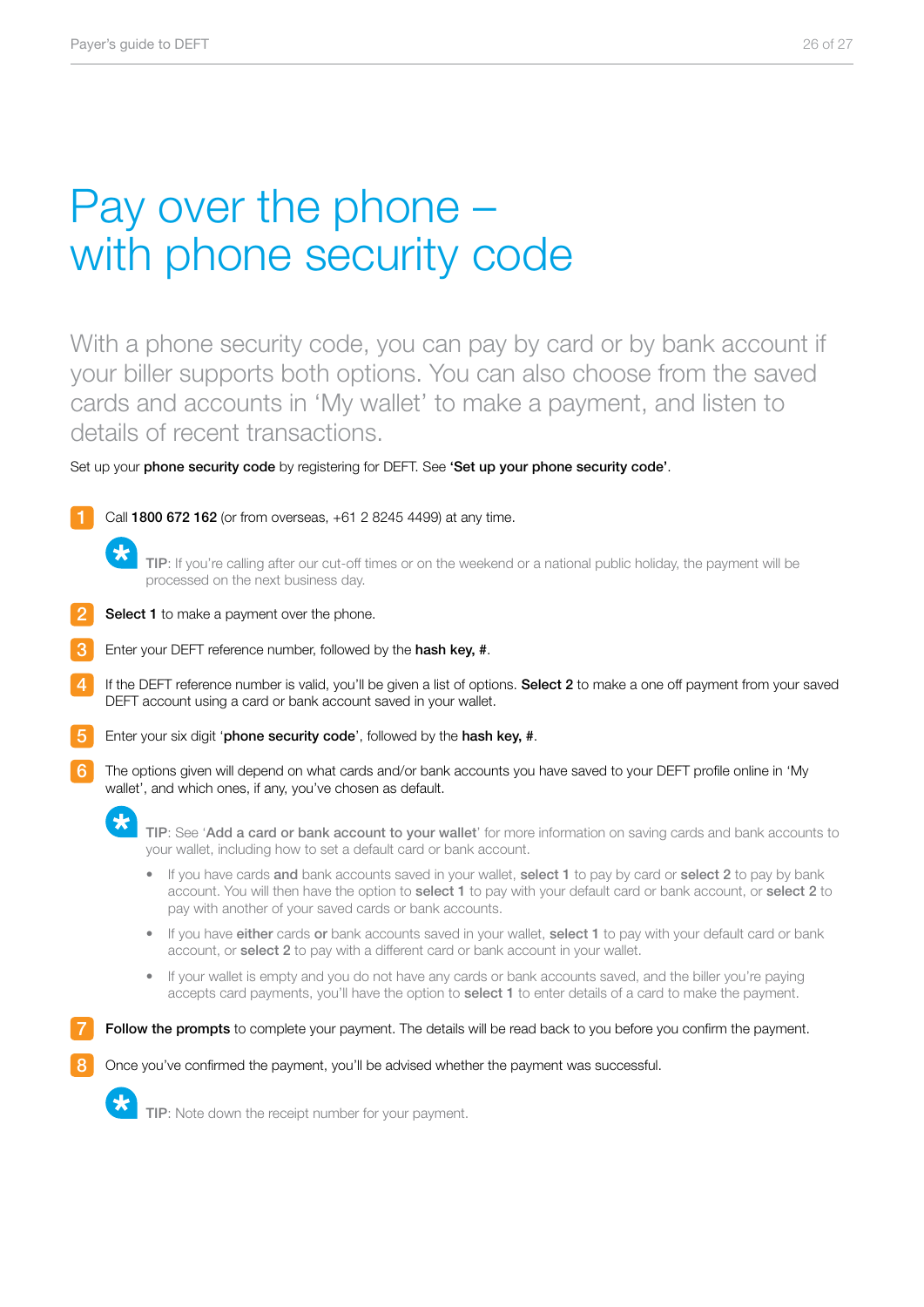